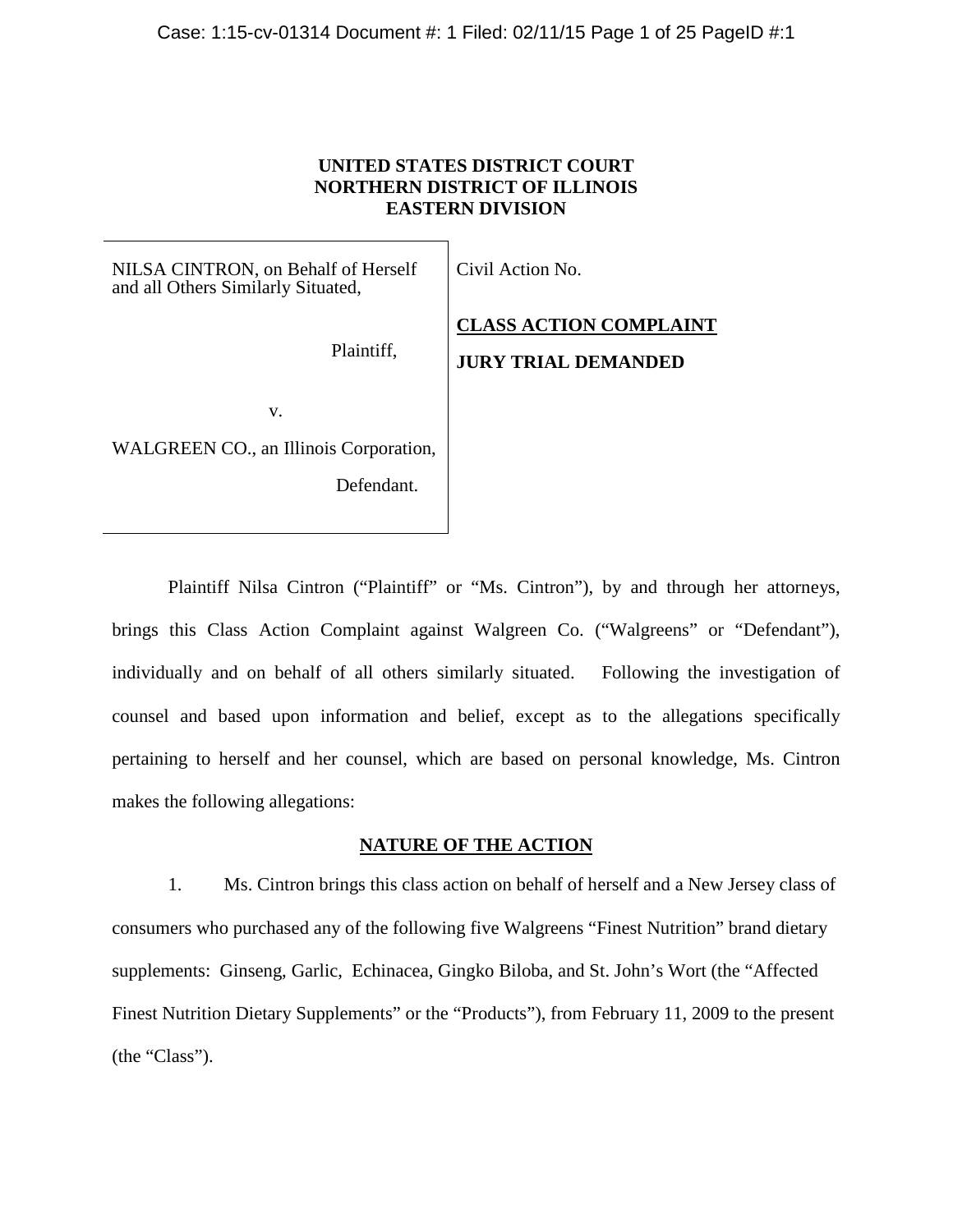### Case: 1:15-cv-01314 Document #: 1 Filed: 02/11/15 Page 2 of 25 PageID #:2

2. Each of the Affected Finest Nutrition Dietary Supplements that Walgreens sells bears a label advertising that the Product contains certain ingredients. In addition to the main herbal ingredient, the label discloses, or is supposed to disclose, other substances in the capsule that the purchasers would be ingesting.

3. These statements of identity, quantity, and purity are central to Defendant's packaging and labeling of the Products, which cause consumers to purchase the Products.

4. Testing conducted by the New York State Attorney General's office, however, establishes that Defendant's labeling is deceptive and misleading because the Products do not contain the ingredients represented on the labels, and contain adulterants or undisclosed substances. Testing conducted by Plaintiff's counsel further confirms that the product Ms. Cintron purchased from Walgreens did not contain the ingredient represented on the product's label.

5. If Ms. Cintron and the Class knew that the label statements were deceptive and misleading and that the Products did not contain the ingredients as represented on the labels, and/or that the Products contained adulterants or undisclosed substances, they would not have purchased the Products.

6. Ms. Cintron and the Class were damaged, in an amount to be determined at trial, because they purchased Defendant's Products and received Products that did not contain the ingredients as represented on the labels, and/or received Products that contained adulterants or undisclosed substances, which were not what they had paid for.

7. Defendant's wrongful conduct deceived and misled Ms. Cintron and the Class into purchasing Defendant's Products by representing that the Products contained the ingredients as represented on the labels, and/or that the Products did not contain adulterants or undisclosed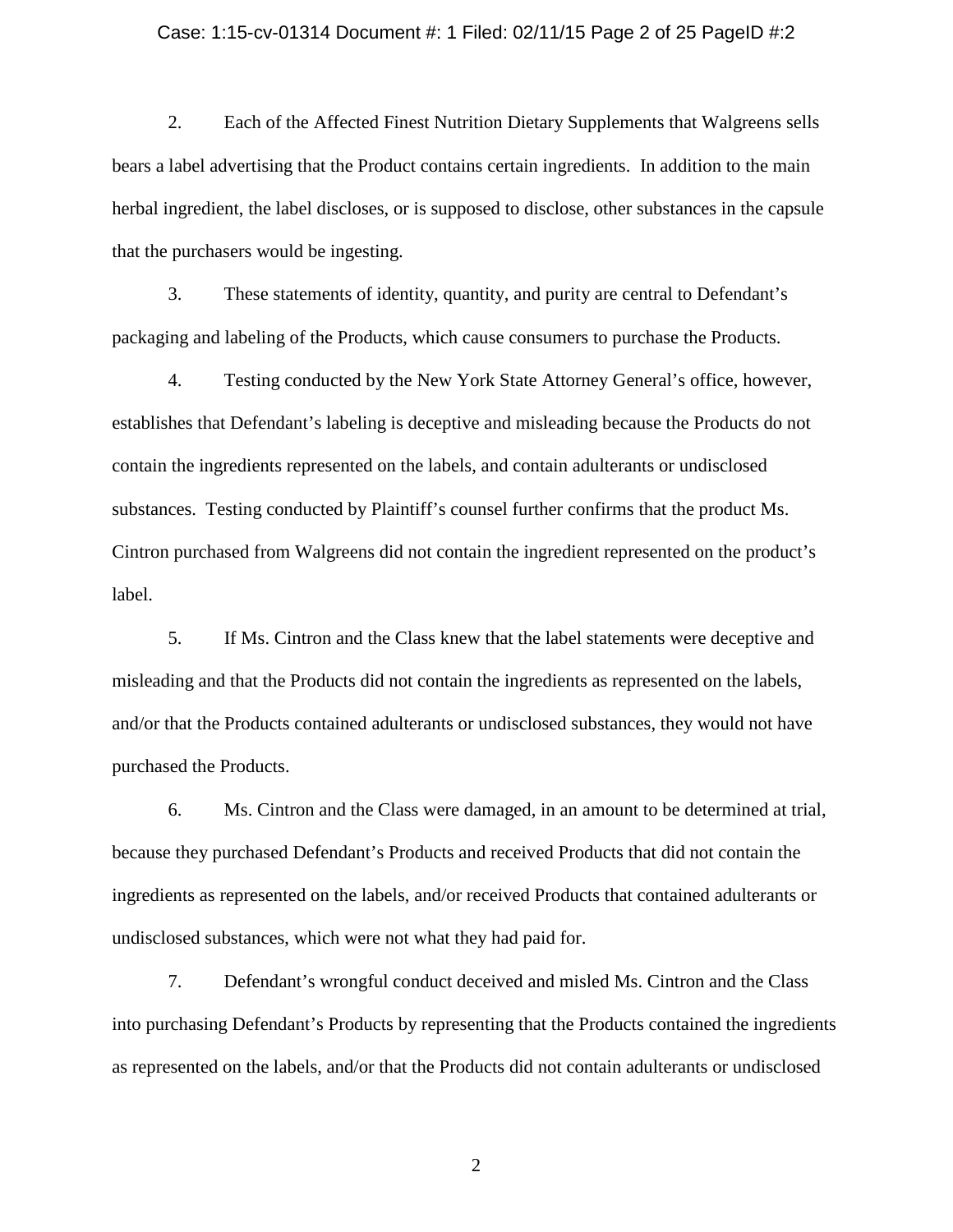### Case: 1:15-cv-01314 Document #: 1 Filed: 02/11/15 Page 3 of 25 PageID #:3

substances, violating federal law and the New Jersey Consumer Fraud Act, N.J. Stat. Ann. § 56:8-1, *et. seq*.

## **JURISDICTION AND VENUE**

8. This Court has subject matter jurisdiction over this action under the Class Action Fairness Act of 2005, 28 U.S.C. §§ 1332(a) and (d), because: (1) there are at least 100 Class Members in the proposed Class; (2) the combined claims of proposed Class Members exceed \$5,000,000 exclusive of interest and costs, and; (3) at least one Class Member is a citizen of a state other than Defendant's state of citizenship.

9. This Court also has supplemental jurisdiction over Plaintiff's state law claims under 28 U.S.C. § 1367.

10. This Court has personal jurisdiction over Walgreens because Walgreens resides in Illinois, purposefully avails itself of and has sufficient minimum contacts with the Illinois consumer market such that adjudicating this dispute here would be fair to Walgreens and would not offend traditional notions of fair play and substantial justice.

11. Venue is proper in this District pursuant to 28 U.S.C. § 1391(b), (c), and (d), because Walgreens resides in this District—which encompasses Defendant's principal place of business—conducts substantial business in this District, has sufficient minimum contacts with this District, and purposely avails itself of the markets in this District through the marketing and sale of its products in this District, and because a substantial part of the events giving rise to the claims asserted occurred in this District.

## **THE PARTIES**

12. Ms. Cintron is a consumer residing in Dumont, New Jersey. In December 2014, she purchased the bottle of Walgreens Finest Nutrition Ginseng depicted below from a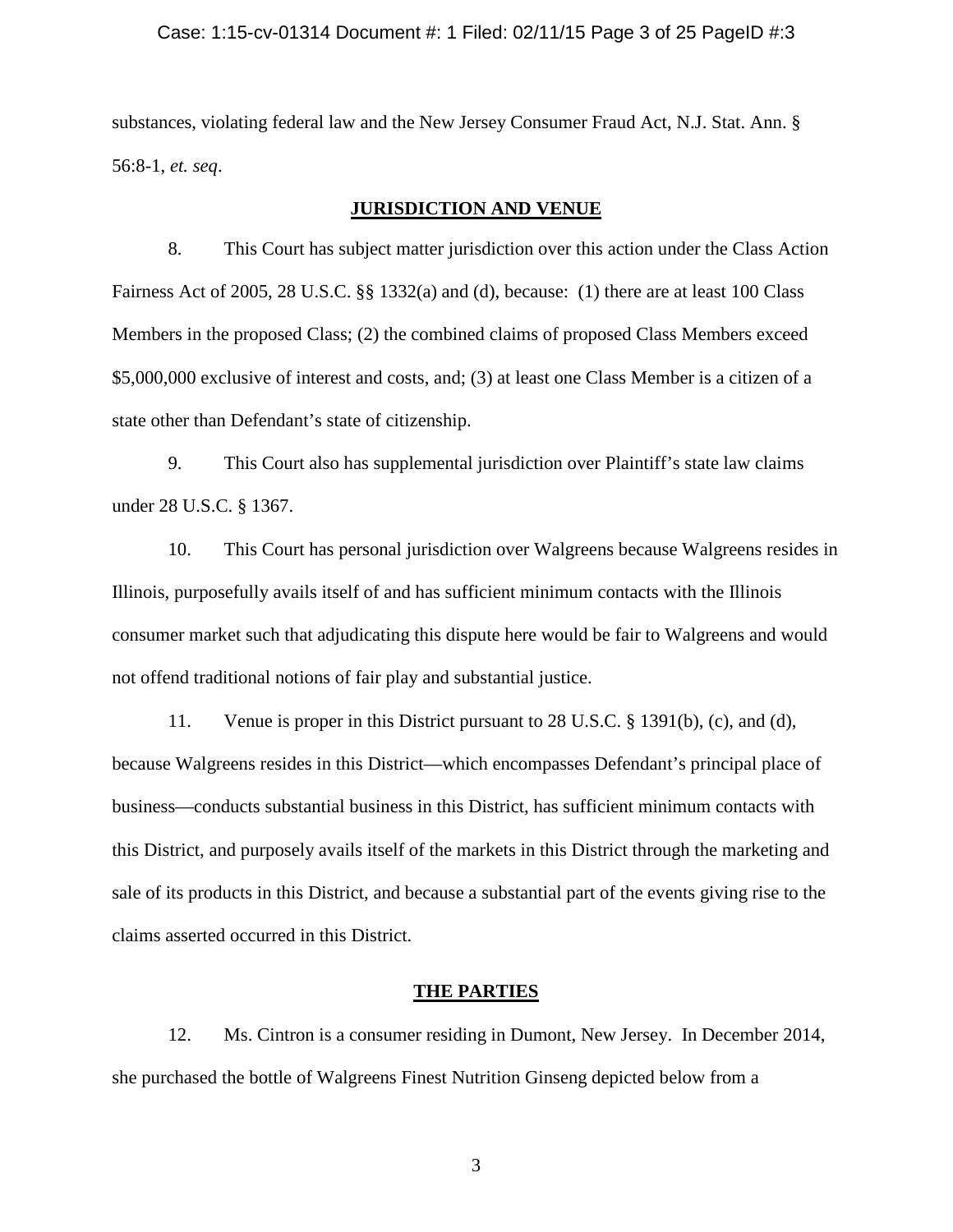## Case: 1:15-cv-01314 Document #: 1 Filed: 02/11/15 Page 4 of 25 PageID #:4

Walgreens in or near Bergenfield, New Jersey. Ms. Cintron decided to purchase the Walgreens Finest Nutrition Ginseng after reading the product's label and seeing that the product purported to contain ginseng. If Ms. Cintron had known that the product did not contain ginseng as represented on the label, and/or contained adulterants or undisclosed substances, she would not have purchased it.



13. Defendant Walgreens is an Illinois corporation with its principal place of business in Deerfield, Illinois. Walgreens is in the business of providing access to consumer goods and services, as well as pharmacy, health, and wellness services. Walgreens has thousands of retail drugstores throughout the United States and reported over \$76.3 billion in net sales for its fiscal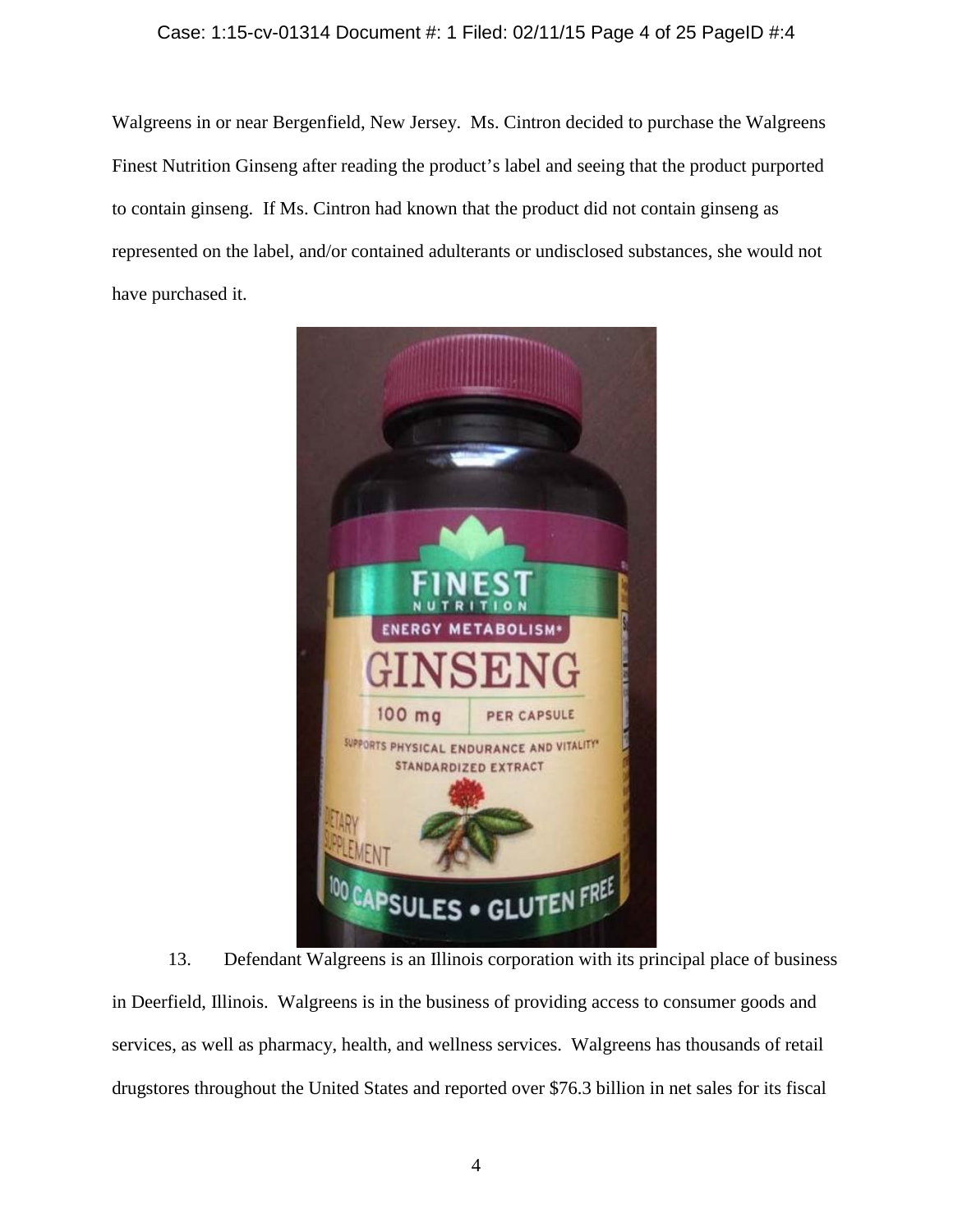year ending August 31, 2014, with a gross profit of \$21.5 billion. Walgreens has trademarked the name "Finest Nutrition," and distributes and sells the Affected Finest Nutrition Dietary Supplements as their own store brand of dietary supplements.

# **FACTUAL ALLEGATIONS**

## **The Lucrative Dietary Supplement Market Affects Wide Swaths of Consumers**

14. In enacting the Dietary Supplement Health and Education Act of 1994

("DSHEA"), Pub. L. 103-417, 108 Stat. 4325 (codified in scattered sections of 21 U.S.C.), Congress found that "almost 50 percent of 260,000,000 Americans regularly consume dietary supplements of vitamins, minerals, or herbs," and that "total annual sales of such products... reach[ed] at least  $$4,000,000,000."$ <sup>[1](#page-0-0)</sup>

15. By 2002, the Nutrition Business Journal estimated that the market for dietary supplements was worth nearly \$18 billion.<sup>[2](#page-4-0)</sup> By 2012, the Nutrition Business Journal claimed that the market was worth over \$[3](#page-4-1)2 billion.<sup>3</sup>

16. An October 2014 survey conducted by the Council for Responsible Nutrition, which characterizes itself as the "leading trade association representing dietary supplement and functional food manufacturers and ingredient suppliers,"<sup>[4](#page-4-2)</sup> boasted that "68 percent of U.S. adults

<sup>&</sup>lt;sup>1</sup> DSHEA §§ 2(9) & (12)(C).

<span id="page-4-0"></span><sup>2</sup> *See* Morris & Avorn, Internet Marketing of Herbal Products, 290 J. Am. Med. Assoc. 1505, 1505 n.4 (2003).

<span id="page-4-3"></span><span id="page-4-1"></span><sup>&</sup>lt;sup>3</sup> See Council for Responsible Nutrition, Dietary Supplements: Safe, Regulated and Beneficial (2014), *available at*: http://www.crnusa.org/pdfs/DSSafeRegulatedBeneficial\_rev0613.pdf.

<span id="page-4-2"></span> $4$  About CRN, Council for Responsible Nutrition, http://www.crnusa.org/who\_about.html (last accessed Feb. 11, 2015).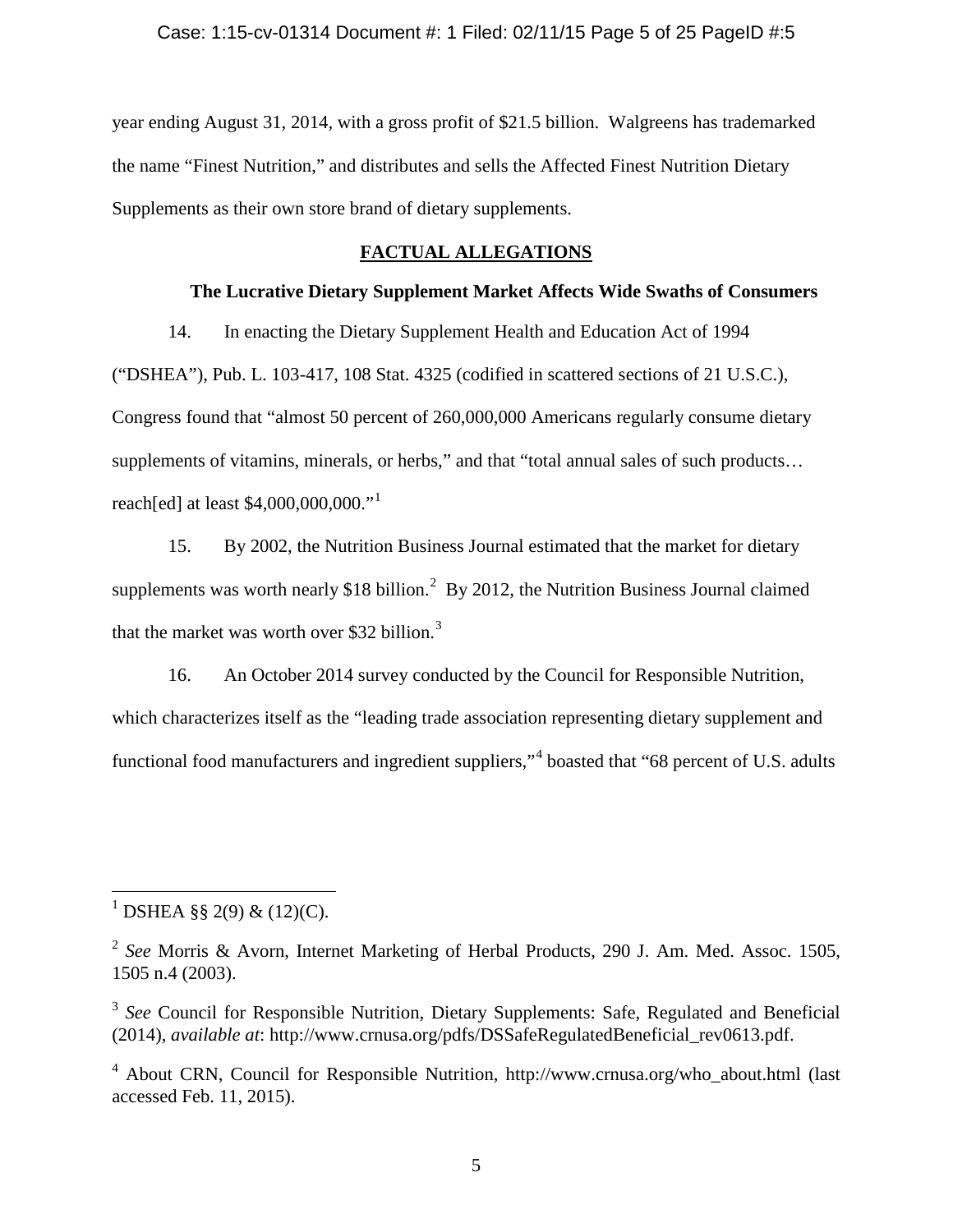## Case: 1:15-cv-01314 Document #: 1 Filed: 02/11/15 Page 6 of 25 PageID #:6

report[ed] taking dietary supplements, including over 50 percent who report[ed] being regular users."<sup>[5](#page-4-3)</sup>

17. Ms. Cintron is one of the millions of Americans who have purchased dietary supplements. Ms. Cintron purchased Walgreens Finest Nutrition Ginseng believing that it contained ginseng as represented on the label, and that it did not contain adulterants or undisclosed substances. Walgreens deceived and misled Ms. Cintron and other Class Members.

## **Federal Law Requires Manufacturers to Ensure the Identity, Quantity, and Purity of Dietary Supplements**

18. Under DSHEA, dietary supplements are defined as, among other things, a

"product… intended to supplement the diet that bears or contains… an herb or other botanical." [6](#page-5-0)

19. Dietary supplements are not subject to the strict United States Food and Drug Administration ("FDA") regulations that apply to drugs and medications. They are, however, subject to certain provisions of DSHEA and the regulations promulgated thereunder by the FDA.

20. 21 U.S.C. § 343(s) provides that a food "shall be deemed to be misbranded" if it is a dietary supplement and fails to list "the name of each ingredient" in the dietary supplement, the "quantity of each such ingredient," or "the label or labeling of the supplement fails to identify any part of the plant from which the ingredient is derived," or, if the supplement is either covered by the specifications of an official compendium, is represented as conforming to the specifications of an official compendium, and fails to so conform, or, for supplements that aren't

<span id="page-5-1"></span><sup>&</sup>lt;sup>5</sup> Council for Responsible Nutrition, New Survey Reveals High Percentage of U.S. Population Take Dietary Supplements—and with High Confidence (Oct. 30, 2014), *available at*: http://www.crnusa.org/CRNPR14-CRNCCSurvey103014.html.

<span id="page-5-0"></span> $6$  21 U.S.C. § 321(ff)(1)(C). For purposes of the Federal Food, Drug, and Cosmetic Act, "a dietary supplement shall be deemed to be a food…." *Id.* § 321(ff).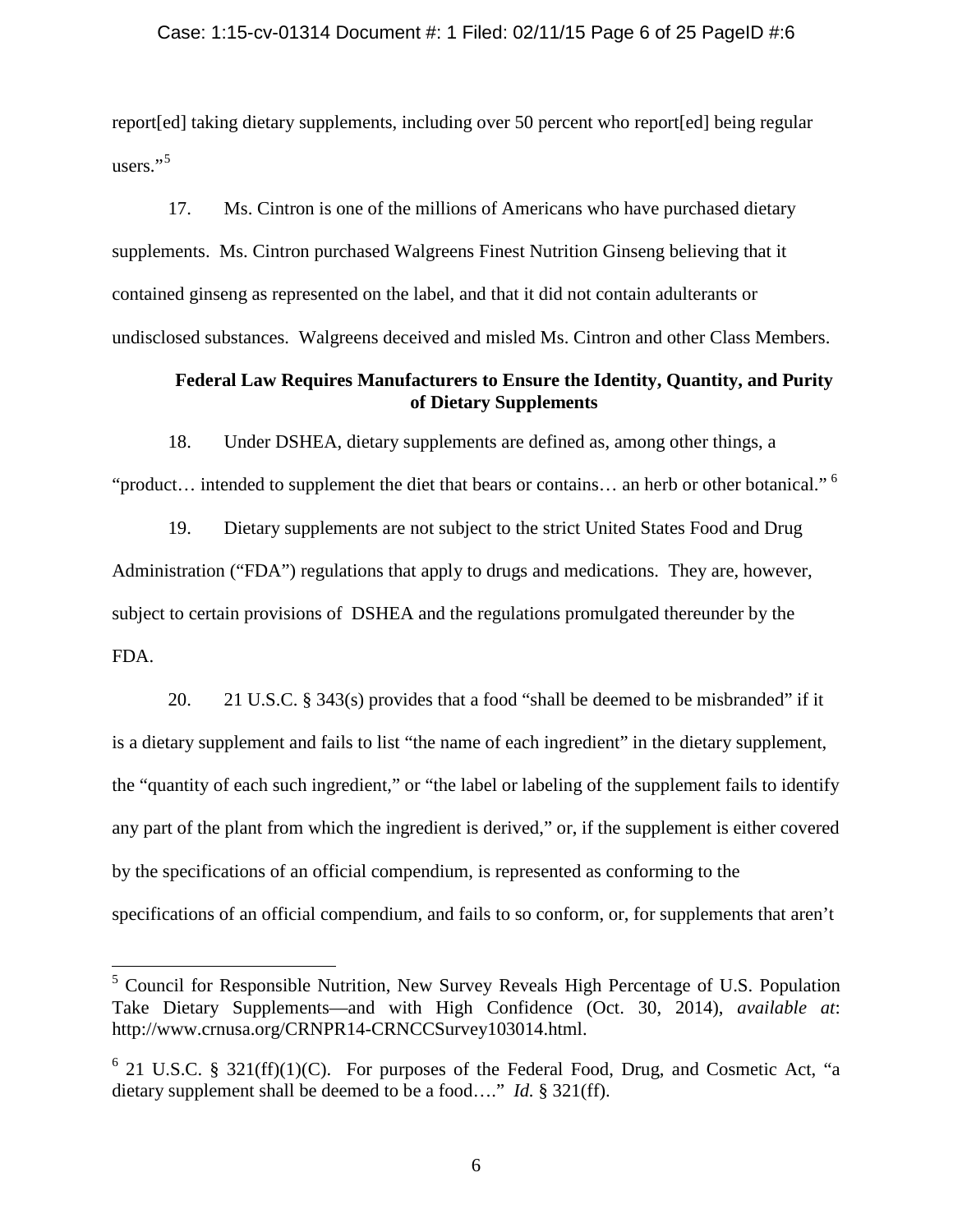### Case: 1:15-cv-01314 Document #: 1 Filed: 02/11/15 Page 7 of 25 PageID #:7

covered by an official compendium, if it "fails to have the identity and strength that the supplement is represented to have."

21. 21 U.S.C. §  $342(g)(1)$  provides that a food shall be deemed to be adulterated "[i]f it is a dietary supplement and it has been prepared [or] packed... under conditions that do not meet current good manufacturing practice regulations...."

22. The current good manufacturing practice regulations promulgated by the FDA under  $DSHEA<sup>7</sup>$  $DSHEA<sup>7</sup>$  $DSHEA<sup>7</sup>$  require dietary supplement manufacturers, packagers, and labelers ("Manufacturer")<sup>[8](#page-6-0)</sup> to "implement a system of production and process controls that covers all stages of manufacturing, packaging, labeling, and holding of the dietary supplement to ensure the quality of the dietary supplement...."<sup>[9](#page-6-1)</sup>

23. Manufacturers must establish precise "component specifications… to ensure… the purity, strength and composition of dietary supplements manufactured using the components…."<sup>[10](#page-6-2)</sup>

24. Manufacturers are required to extensively test each component used in the manufacture of dietary supplements. This testing is conducted on each incoming shipment of

<span id="page-6-2"></span> $10$  *Id.* § 111.70(b)(2).

<span id="page-6-3"></span> <sup>7</sup> *See* Current Good Manufacturing Practice in Manufacturing, Packaging, Labeling, or Holding Operations for Dietary Supplements, 72 Fed. Reg. 34752 (June 25, 2007).

<span id="page-6-0"></span> $8$  21 C.F.R. § 111.3.

<span id="page-6-1"></span><sup>9</sup> *Id.* § 111.55; *see also id.* § 111.65 (requiring manufacturers to implement quality control systems).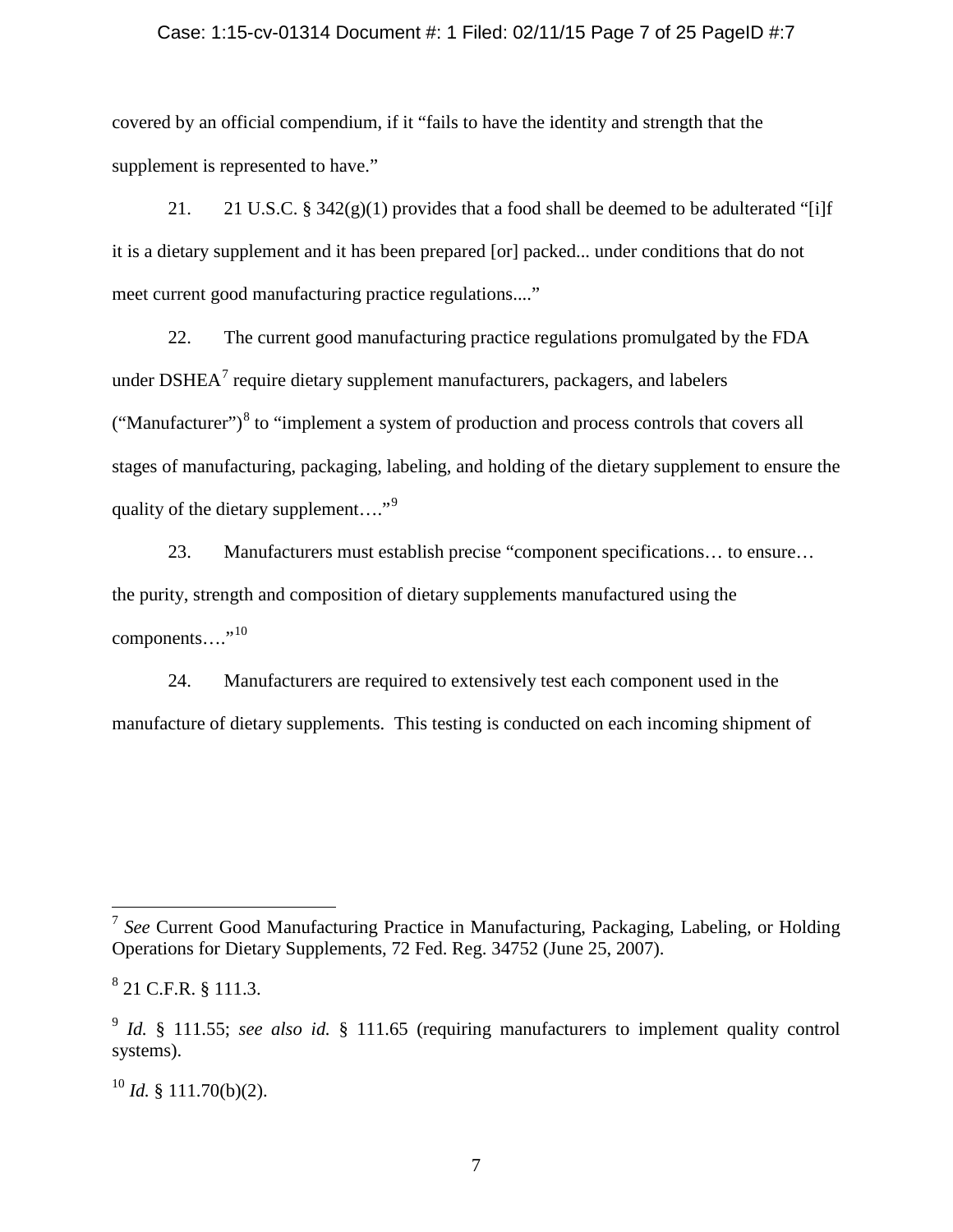## Case: 1:15-cv-01314 Document #: 1 Filed: 02/11/15 Page 8 of 25 PageID #:8

components prior to their use in the manufacture of dietary supplements,  $11$  and again on each finished batch. $12$ 

25. Each step of the manufacturing process must be performed according to a master manufacturing record.<sup>[13](#page-7-1)</sup> Each time a batch of dietary supplements is produced, the manufacturer must create a batch production record that identifies, among other things, any deviations from the master manufacturing record.<sup>[14](#page-7-2)</sup>

26. Manufacturers must also retain representative samples of each unique lot of components, packaging, and labels, as well as representative samples of each lot of dietary supplements shipped. $15$ 

# **Walgreens Deceptively and Misleadingly Claims That The Products Contain Ingredients As Represented On the Labels**

27. Walgreens makes representations on the labels of each of the Affected Finest Nutrition Dietary Supplements regarding the ingredients in the Products. Specifically:

> (a) Walgreens Finest Nutrition "Ginseng" purports to contain 200 mg of "Korean Ginseng… (*Panax ginseng*) (root) (standardized to contain 7% Ginsenosides, 14 mg)" per serving, and to also contain "Maltodextrin, Gelatin, Cellulose (Plant Origin), Silica, [and] Vegetable Magnesium Stearate";

<sup>&</sup>lt;sup>11</sup> *Id.* § 111.75(a).

<span id="page-7-0"></span> $12$  *Id.* § 111.75(c).

<span id="page-7-1"></span><sup>&</sup>lt;sup>13</sup> *Id.* §§ 111.205 & 111.210 (establishing requirements for the master manufacturing record).

<span id="page-7-4"></span><span id="page-7-2"></span><sup>14</sup> *Id.* §§ 111.255 & 111.260.

<span id="page-7-3"></span><sup>15</sup> *Id.* §§ 111.80 & 111.83.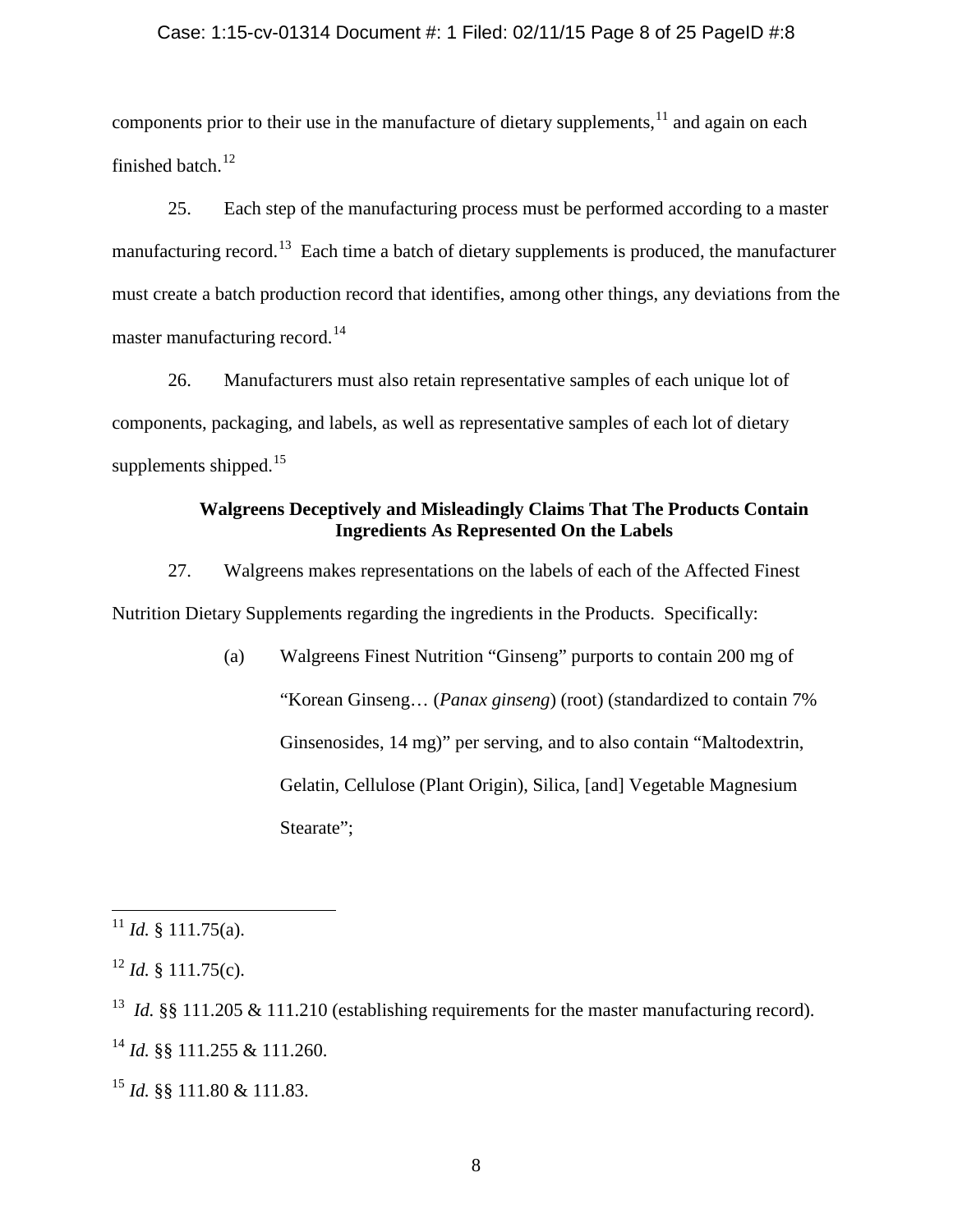| <b>Supplement Facts</b><br><b>Serving Size 2 Capsules</b><br>Servings Per Container 50              |                     |
|-----------------------------------------------------------------------------------------------------|---------------------|
| <b>Amount Per Serving</b>                                                                           | <b>%Daily Value</b> |
| <b>Korean Ginseng</b><br>(Panax ginseng) (root) (standardized to<br>contain 7% Ginsenosides, 14 mg) | 安大<br>$200$ mg      |
| ** Daily Value not es ablished.                                                                     |                     |
| <b>OTHER INGREDIENT :</b> Maltodextrin, Gelatin,<br>Cellulose (Plant Origin), Silica, Vegetable     |                     |

(b) Walgreens Finest Nutrition "Odorless Garlic" purports to contain 10 mg of "(*Allium sativum*) (bulb)… (a 100:1 extract equivalent to 1,000 mg of fresh Garlic Bulb)" per serving, and to also contain "Soybean Oil, Gelatin, [and] Glycerin";

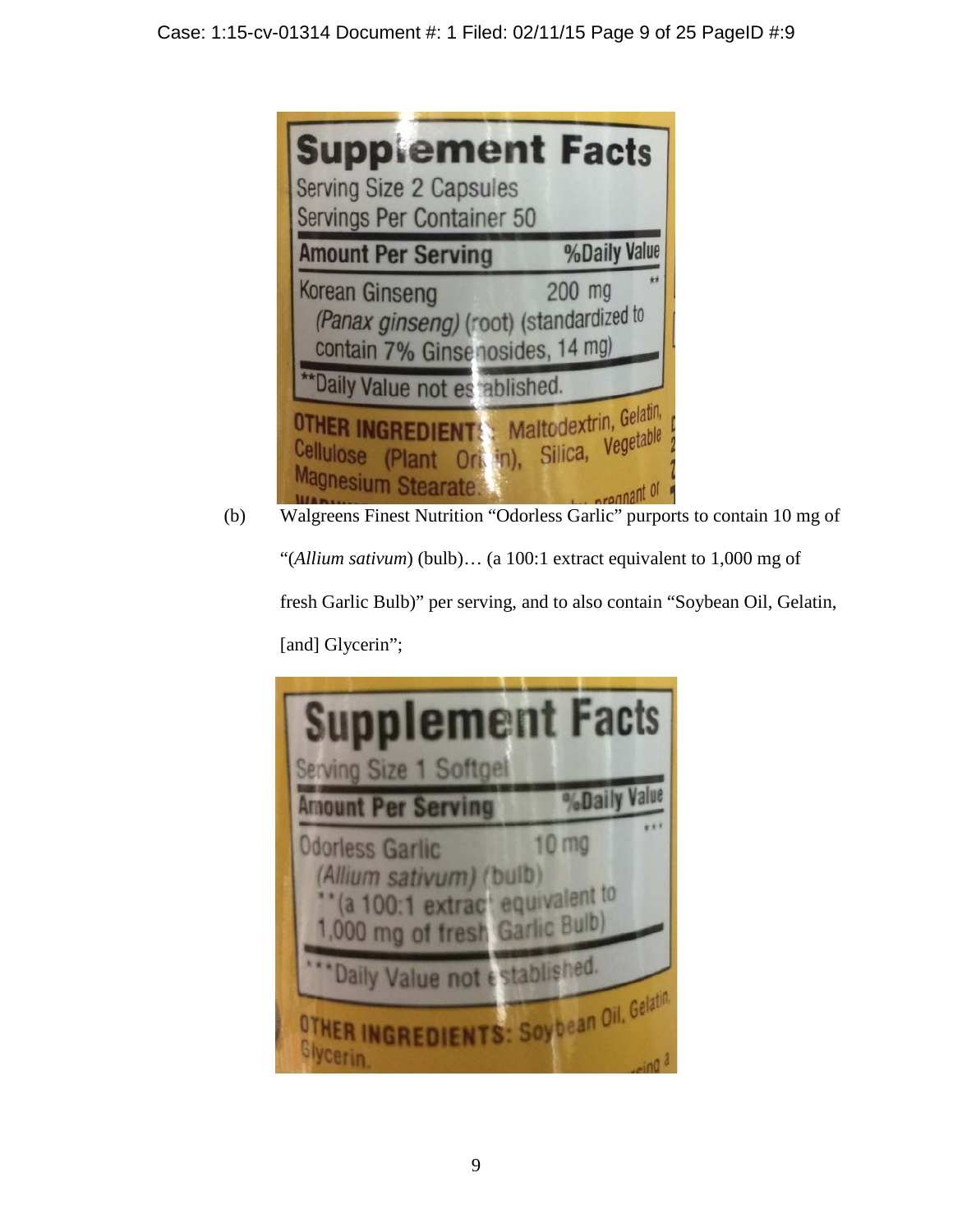(c) Walgreens Finest Nutrition "Echinacea" purports to contain 125 mg of "Echinacea Extract… (*Echinacea purpurea*) (whole plant and root) (Standardized to 4% Phenolic Compounds)" per serving, and to also contain "Calcium Carbonate, Cellulose (Plant Origin), Silica, Polyethylene Glycol, Croscarmellose, Providone, Corn Starch, [and] Magnesium Stearate";



(d) Walgreens Finest Nutrition "Double Strength Gingko Biloba" purports to contain 120 mg of "Gingko Biloba Extract (*Gingko Biloba*) (leaf) (Standardized to contain 24% Gingko Flavone Glycosides, 28 mg)" per serving, and to also contain "Rice Flour, Gelatin [and to contain <2% of] Silica [and] Vegetable Magnesium Stearate";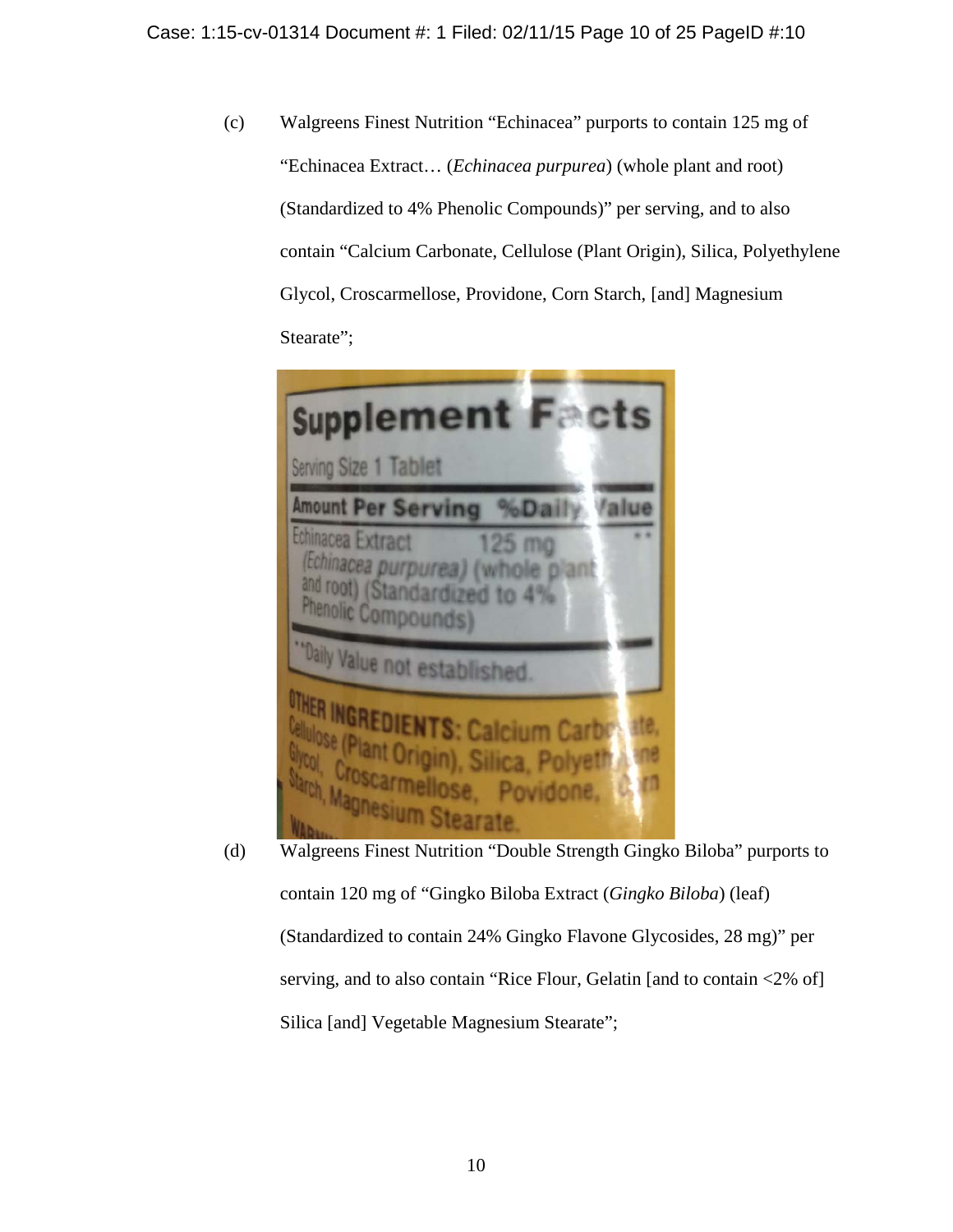

(e) Walgreens Finest Nutrition "St. John's Wort" purports to contain 300 mg of "St. John's Wort Extract (*Hypericum perforatum*) (aerial) (Standardized

to contain 0.3% Hypericin, 0.9 mg)" per serving, and to also contain

"Maltodextrin, Gelatin, Magnesium Silicate, Vegetable Magnesium

Stearate, [and] Silica."

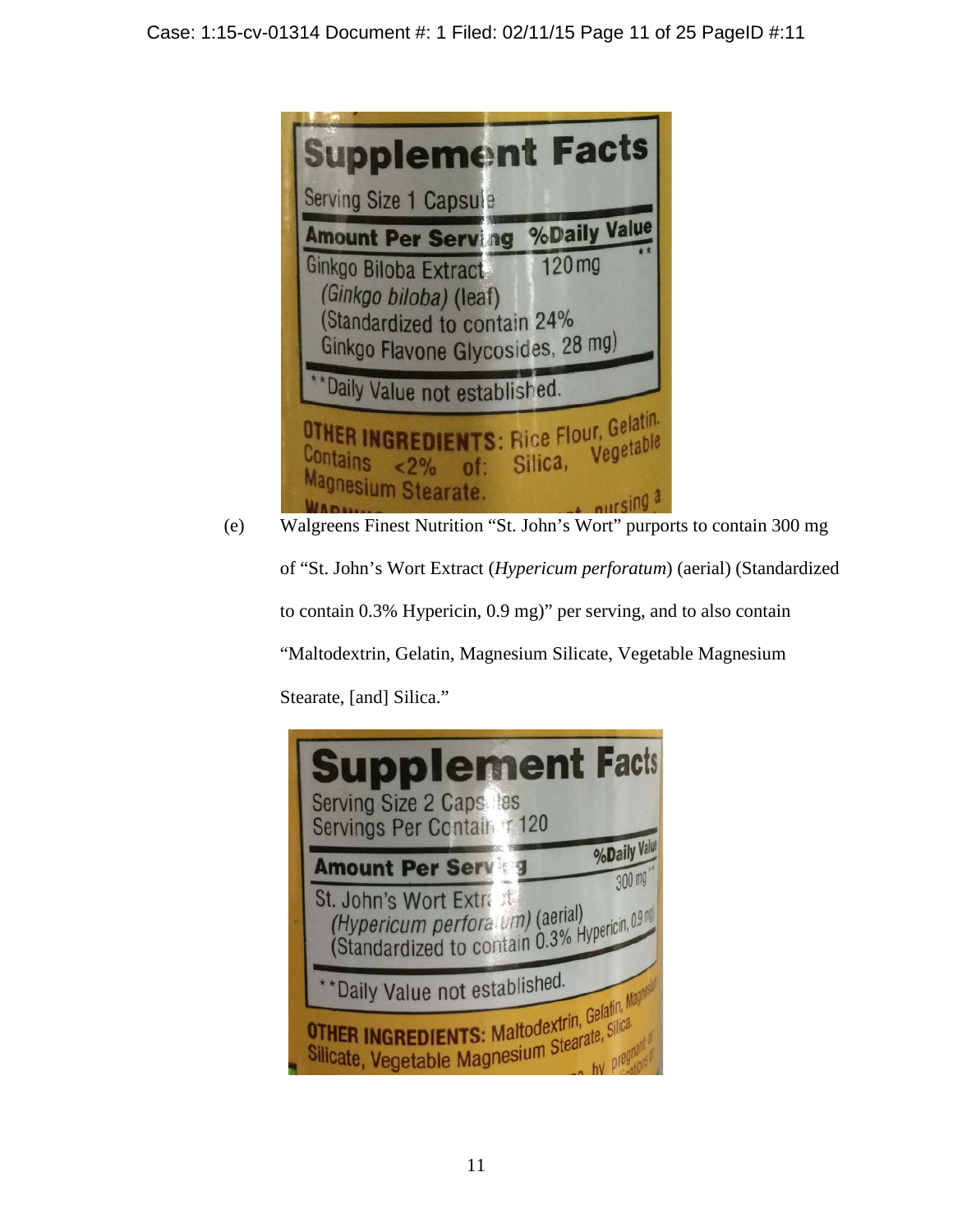### Case: 1:15-cv-01314 Document #: 1 Filed: 02/11/15 Page 12 of 25 PageID #:12

28. A reasonable consumer would expect the label statements regarding the identity, quantity, and purity of the Affected Finest Nutrition Dietary Supplements to be truthful and not deceptive or misleading.

## **Testing Establishes That Defendant's Dietary Supplements Do Not Contain The Ingredients As Represented On the Labels**

29. By a Cease and Desist Notification dated February 2, 2015, the New York State Attorney General, Eric T. Schneiderman informed Walgreens that testing (the "Tests") revealed that the overwhelming majority of the Products did not contain the ingredients as represented on their labels.<sup>16</sup> The Tests further revealed the presence of adulterants and undisclosed substances that were not listed on the labels, and concluded that the Products were "were either unrecognizable or a substance other than what they claimed to be, and therefore fairly constitute contaminated or substituted products." The New York State Attorney General ordered Walgreens to immediately cease selling the affected lots of the Products.

30. The Tests were performed on six of Defendant's Finest Nutrition brand dietary supplements, including the affected Products.

31. Each of the Products was tested fifteen times. To conducts the Tests, investigators purchased the Affected Finest Nutrition Dietary Supplements at three Walgreens locations throughout New York State. Each individual sample was then tested five times using DNA barcoding technology.

<span id="page-11-0"></span>32. DNA barcoding technology "uses state-of-the-art biotechnology to help identify plant material based on short, standardized gene sequences, in a rapid, accurate and cost-

<sup>&</sup>lt;sup>16</sup> See generally Letter from Eric. T. Schneiderman, N.Y. Attorney General to Alexander Gourlay, President, Walgreens (Feb. 2, 2015), at 1, *available at*: http://www.documentcloud.org/documents/1532311-supplements.html#document/p9.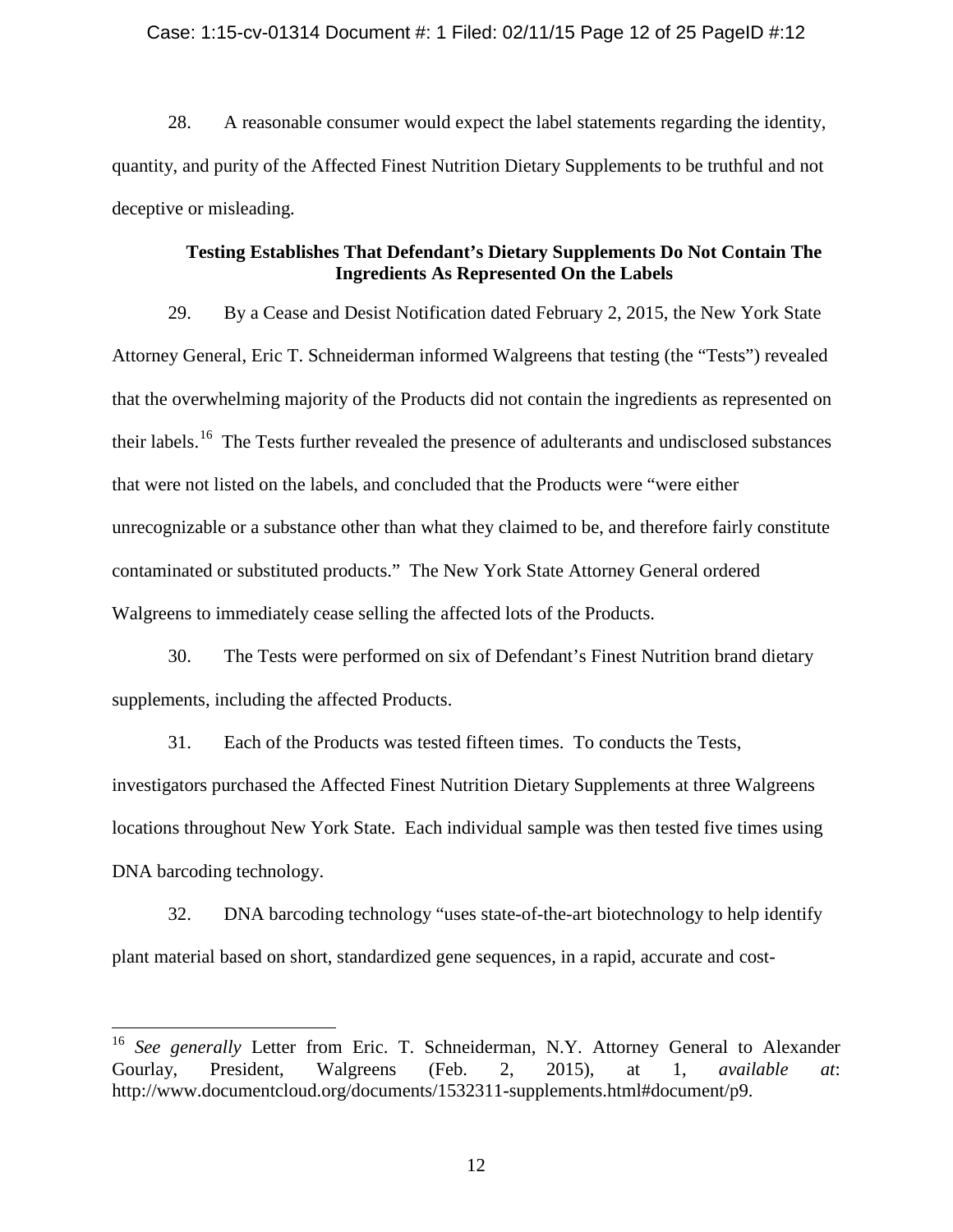## Case: 1:15-cv-01314 Document #: 1 Filed: 02/11/15 Page 13 of 25 PageID #:13

effective manner."<sup>17</sup> The process has been lauded as a "simple and efficient method for accurate species identification of Natural Health products."<sup>[18](#page-12-0)</sup>

- 33. The Tests concluded:
	- (a) Walgreens Finest Nutrition "Ginseng" contained "no genetic material from ginseng" but did contain genetic material from allium and oryza [rice];
	- (b) Walgreens Finest Nutrition "Garlic" contained genetic material from "palm, dracaena [the genus encompassing the common houseplant], wheat, and oryza, but "only 1/15 of the tests identified] allium as present in the product";
	- (c) Walgreens Finest Nutrition "Echninacea" was found to contain allium, oryza, and "DNA material originating in the daisy family," but "[n]o DNA from Echinacea was identified";
	- (d) Walgreens Finest Nutrition "Gingko Biloba" was found to contain orzya, but "no gingko biloba DNA was identified";
	- (e) Walgreens Finest Nutrition "St. John's Wort" contained allium, oryza and dracaena, but "[n]o St. John's Wort was identified in the product."

<span id="page-12-1"></span><sup>&</sup>lt;sup>17</sup> Newmaster et al, DNA Barcoding Detects Contamination and Substitution in North American Herbal Products, 11 BMC Medicine 222 (2013), *available at*: http://biomedcentral.com/1741- 7015/11/222. To perform DNA barcoding, researchers extract, purify, amplify, and sequence a sample of material containing DNA. To identify plant species, researchers typically look either at a region of the chloroplast gene called the RuBisCo large subunit (*rbcL*), or a region of ribosomal RNA called the internal transcribed spacer (*ITS*). These short, highly variable regions, provide researchers with a unique DNA "barcode" that can be catalogued in a database and used to identify individual plant species.

<span id="page-12-0"></span><sup>&</sup>lt;sup>18</sup> See, e.g., Wallace, et al., DNA Barcodes for Everyday Life: Routine Authentication of Natural Health Products, 49 Food Research Intl. 446, 451 (2012).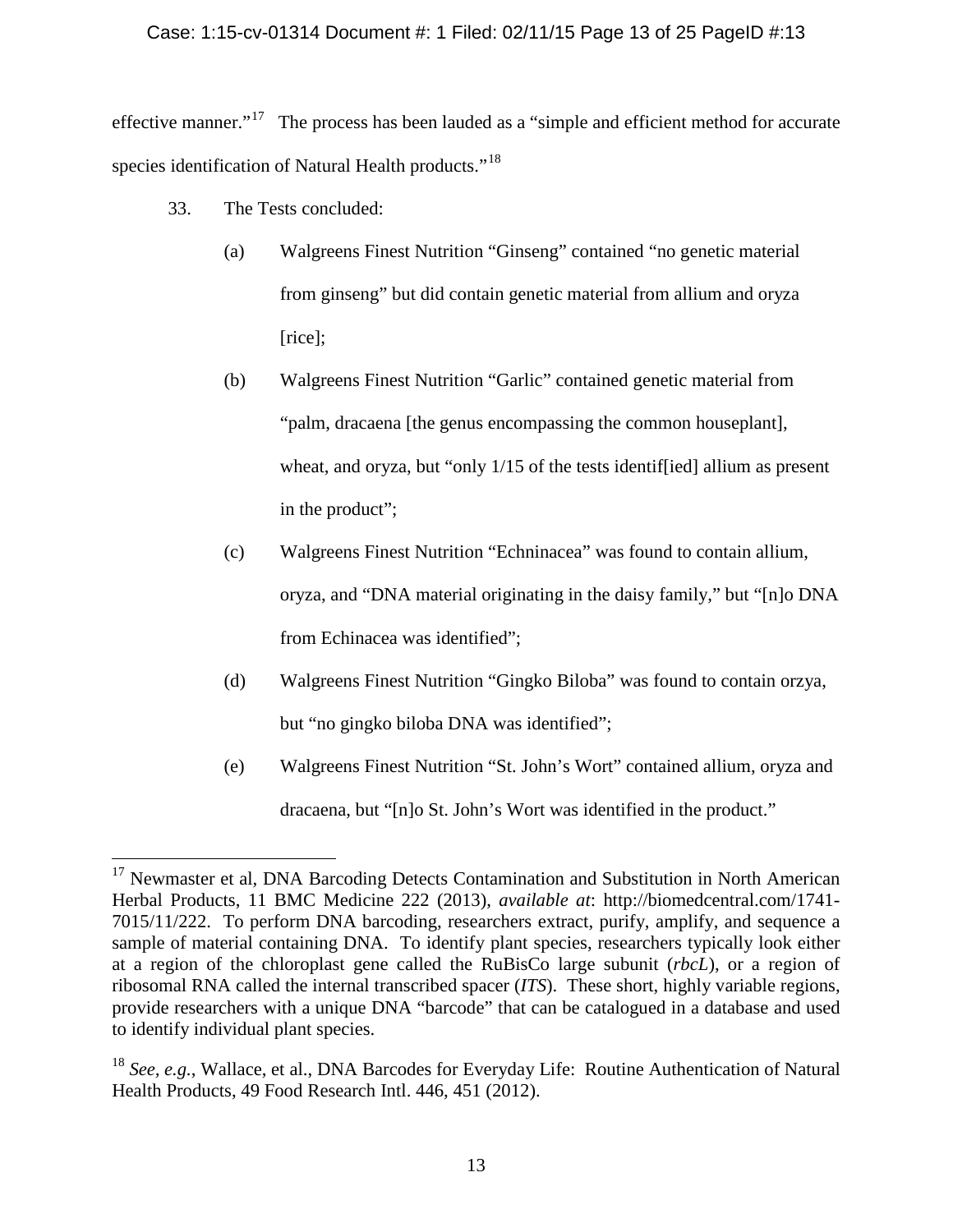## Case: 1:15-cv-01314 Document #: 1 Filed: 02/11/15 Page 14 of 25 PageID #:14

34. Plaintiff's counsel subjected the actual ginseng that Ms. Cintron purchased from Walgreens to DNA testing. The tests conducted on Ms. Cintron's ginseng failed to identify the presence of ginseng DNA. These results are consistent with the New York State Attorney General's tests.

## **Independent Scientists Have Used DNA Barcoding To Repeatedly Demonstrate That Manufacturers Make Deceptive and Misleading Claims About the Content of Dietary Supplements**

35. The Tests should have come as no surprise to Walgreens since several peerreviewed scientific studies have used DNA barcoding to identify rampant deceptive and misleading practices within the dietary supplement market.

36. In 2013, researchers at the Centre for Biodiversity Genomics at the University of Guelph published a study in which they used DNA barcoding to conclude that "[w]hat is listed on the label of herbal products is not always what is found within the product."<sup>[19](#page-12-1)</sup>

37. Using DNA barcoding, the Guelph researchers concluded that the majority (52%) of herbal products tested did not contain the ingredients they purported to contain.<sup>20</sup> Most (59%) of the herbal products tested contained species of plants that were not listed on the product labels. Some (33%) of the herbal products tested also contained contaminants and/or fillers that were not listed on the product labels.

<sup>&</sup>lt;sup>19</sup> Newmaster et al, DNA Barcoding Detects Contamination and Substitution in North American Herbal Products, 11 BMC Medicine 222 (2013), *available at*: http://biomedcentral.com/1741- 7015/11/222.

<span id="page-13-1"></span><span id="page-13-0"></span><sup>20</sup> The researchers found that "[h]igh quality DNA barcodes were obtainable for both *rbcL* and *ITS2* regions for 100% of the 100 vouchered herbal species." *Id.* The researchers further concluded that the fact that the herbal products were processed was "not an impediment to recovering barcodes." *Id.*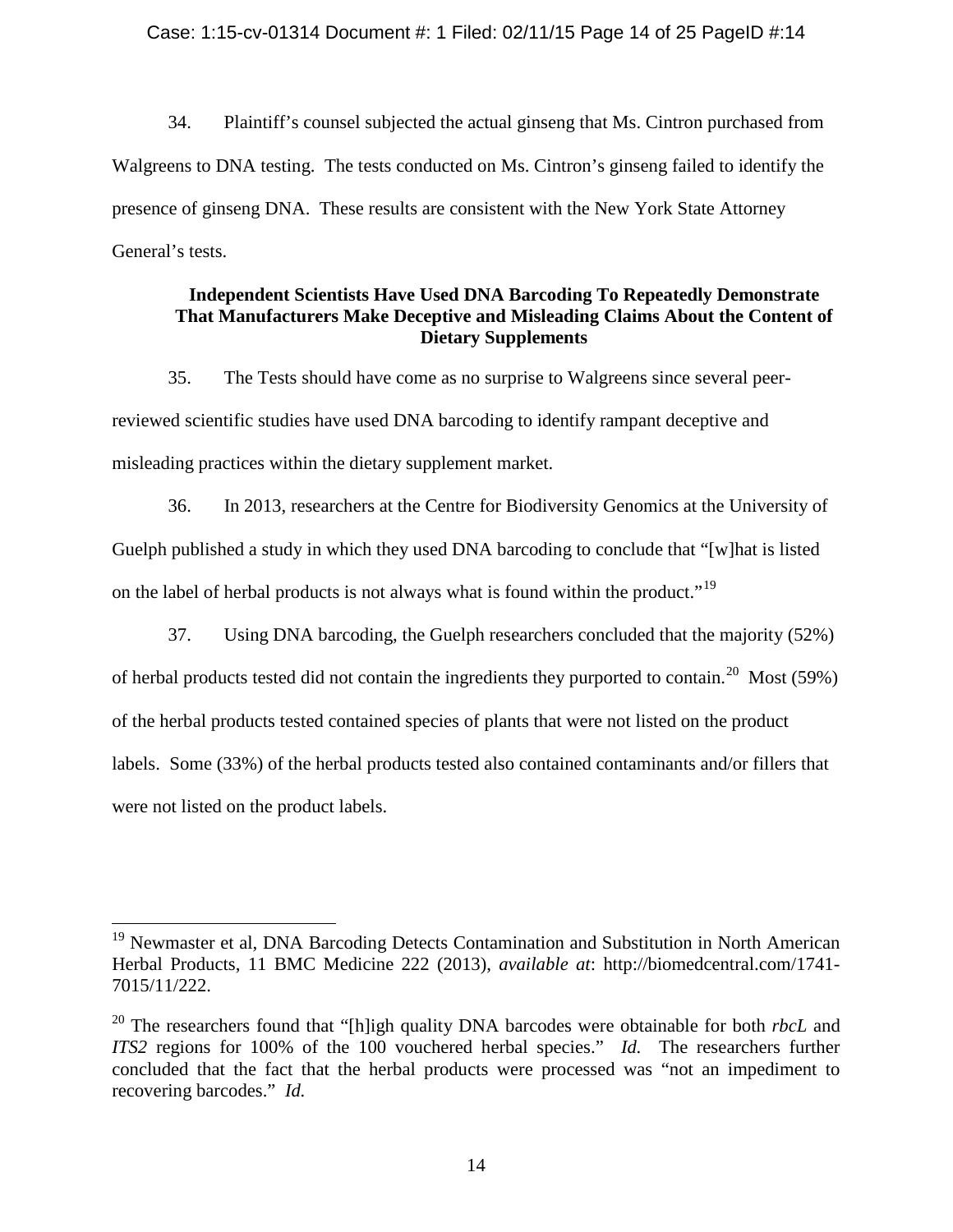## Case: 1:15-cv-01314 Document #: 1 Filed: 02/11/15 Page 15 of 25 PageID #:15

38. In 2012, a study published in Food Research International used DNA barcoding to determine whether dietary supplements purporting to contain ginseng actually contained the ingredient as represented.<sup>[21](#page-13-1)</sup>

39. The study determined that half of the tested supplements purporting to be Korean ginseng (*Panax ginseng*) were actually American ginseng (*Panax quinquefolius*), a different product.

40. The authors of the study concluded that economic motivations were likely responsible in part for the deceptive and misleading labeling identified.

41. Accordingly, in addition to federal regulations, Walgreens knew, or should have known, of the need for vigilance in purchasing herbs and herbal extracts from suppliers.

## **CLASS ALLEGATIONS**

42. Plaintiff brings this action pursuant to Federal Rules of Civil Procedure 23(b)(2) and 23(b)(3) on behalf of herself and a class of New Jersey consumers, defined as:

> All citizens of New Jersey who purchased the Affected Finest Nutrition Dietary Supplements in New Jersey from February 11, 2009 to the present (the "Class").

43. Excluded from the Class are Walgreens and its subsidiaries and affiliates; governmental entities and employees; the Judges to whom this case is assigned and any immediately family or staff members thereof; and all persons who timely elect to be excluded from the Class.

44. Certification of Plaintiff's claims for class-wide treatment is appropriate because

Plaintiff can prove the elements of her claims on a class-wide basis using the same evidence as

would be used to prove those elements in an individual action alleging the same claims.

 <sup>21</sup> *See* Wallace, et al., DNA Barcodes for Everyday Life: Routine Authentication of Natural Health Products, 49 Food Research Int'l. 446 (2012).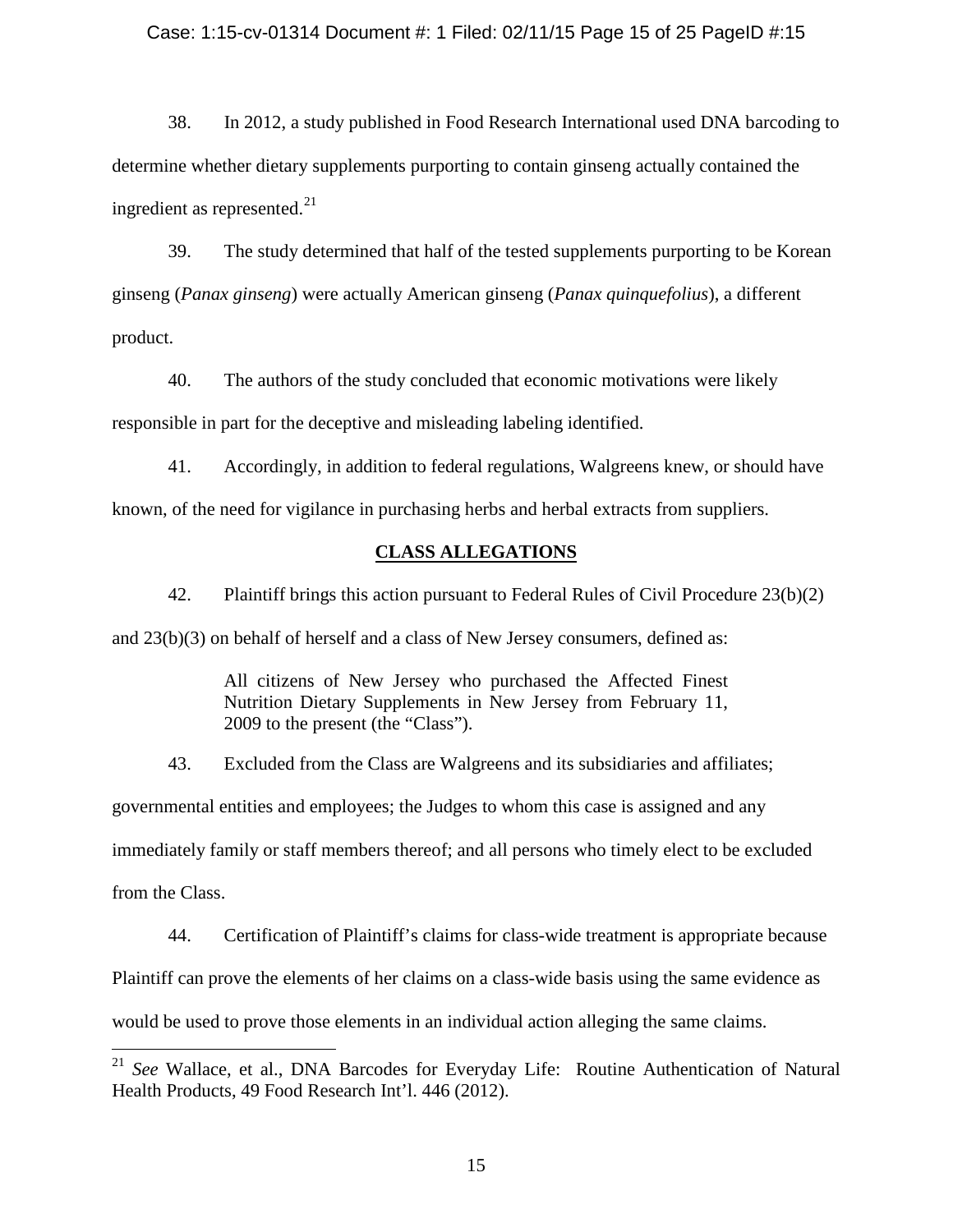45. **Numerosity—Federal Rule of Civil Procedure 23(a)(1).** Members of the Class are so numerous that joinder of all members individually, in one action or otherwise, is impractical. Defendant's national packaging and labeling decisions emanated from Illinois and targeted consumers across the country, including in New Jersey. Although there are likely thousands if not millions of individuals who purchased the Affected Finest Nutrition Dietary Supplements, the number of Class members are unknown to Plaintiff at this time but will be determined through discovery. Class members may be notified of the pendency of this action by recognized, Court-approved notice dissemination methods, including U.S. Mail, electronic mail, Internet postings, and/or published notice.

46. **Commonality and Predominance—Federal Rule of Civil Procedure 23(a)(2) and 23(b)(3).** This action involves questions of law and fact common to Plaintiff and all members of the Class, which predominate over any questions affecting individual Class Members. All Class Members were exposed to the deceptive and misleading statements that the Products contained the ingredients as represented on the labels, and understood the label statements to mean that the Products did not contain adulterants or undisclosed substances, because the statements were on the label of each of the Products sold. Common questions of law and fact—the resolution of which will resolve the issues for all class members—include:

- (a) Whether Defendant's statements that the Products contained the ingredients as represented on the labels were deceptive or misleading;
- (b) Whether Defendant's practices violated applicable law;
- (c) Whether Plaintiff and Class Members sustained damages resulting from Defendant's conduct and, if so, the proper measure of damages, restitution, equitable, or other relief;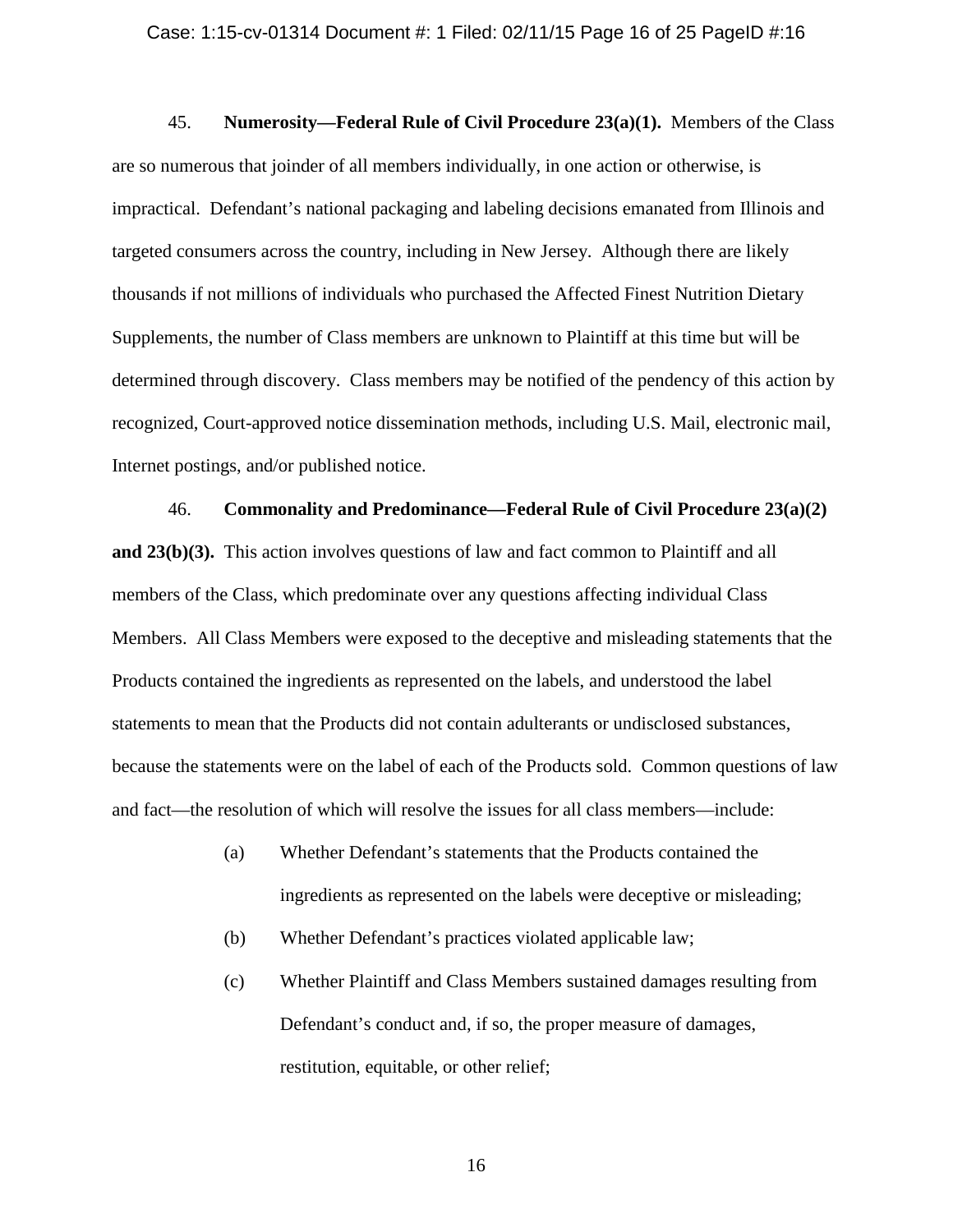- (d) Whether Defendant breached its warranties to Plaintiff and the Class;
- (e) Whether Defendant was unjustly enriched by its conduct;

47. **Typicality—Federal Rule of Civil Procedure 23(a)(3).** Plaintiff's claims are typical of the claims of absent Class Members because, among other things, Plaintiff and all Class Members each sustained damages arising from Defendant's uniform and wrongful conduct, as described above, and were each exposed to Defendant's deceptive and misleading statements on the label of each of the Products sold. Plaintiff is a member of the Class she seeks to represent. Furthermore, there are no defenses available to Walgreens that are unique to Plaintiff.

## 48. **Adequacy of Representation—Federal Rule of Civil Procedure 23(a)(4).**

Plaintiff understands and is willing to undertake the responsibilities of acting in a representative capacity on behalf of the proposed Class. Plaintiff is an adequate representative of Class Members because she has no interests adverse to, or which directly conflict with, the interests of other Class Members and Plaintiff will fairly and adequately protect the interests of the Class.

49. Plaintiff has engaged the services of counsel who are experienced in complex class litigation, who will adequately prosecute this action, and who will assert and protect the rights of and otherwise represent Plaintiff and the absent Class Members.

50. **Declaratory and Injunctive Relief—Federal Rule of Civil Procedure 23(b)(2).** This action is brought under Rule 23 because Defendant has acted or refused to act on grounds generally applicable to all members of the Class, thereby making appropriate final injunctive and declaratory relief, as described below, with respect to Class Members.

51. **Superiority—Federal Rule of Civil Procedure 23(b)(3).** A class action is superior to any other available means for the fair and efficient adjudication of this controversy,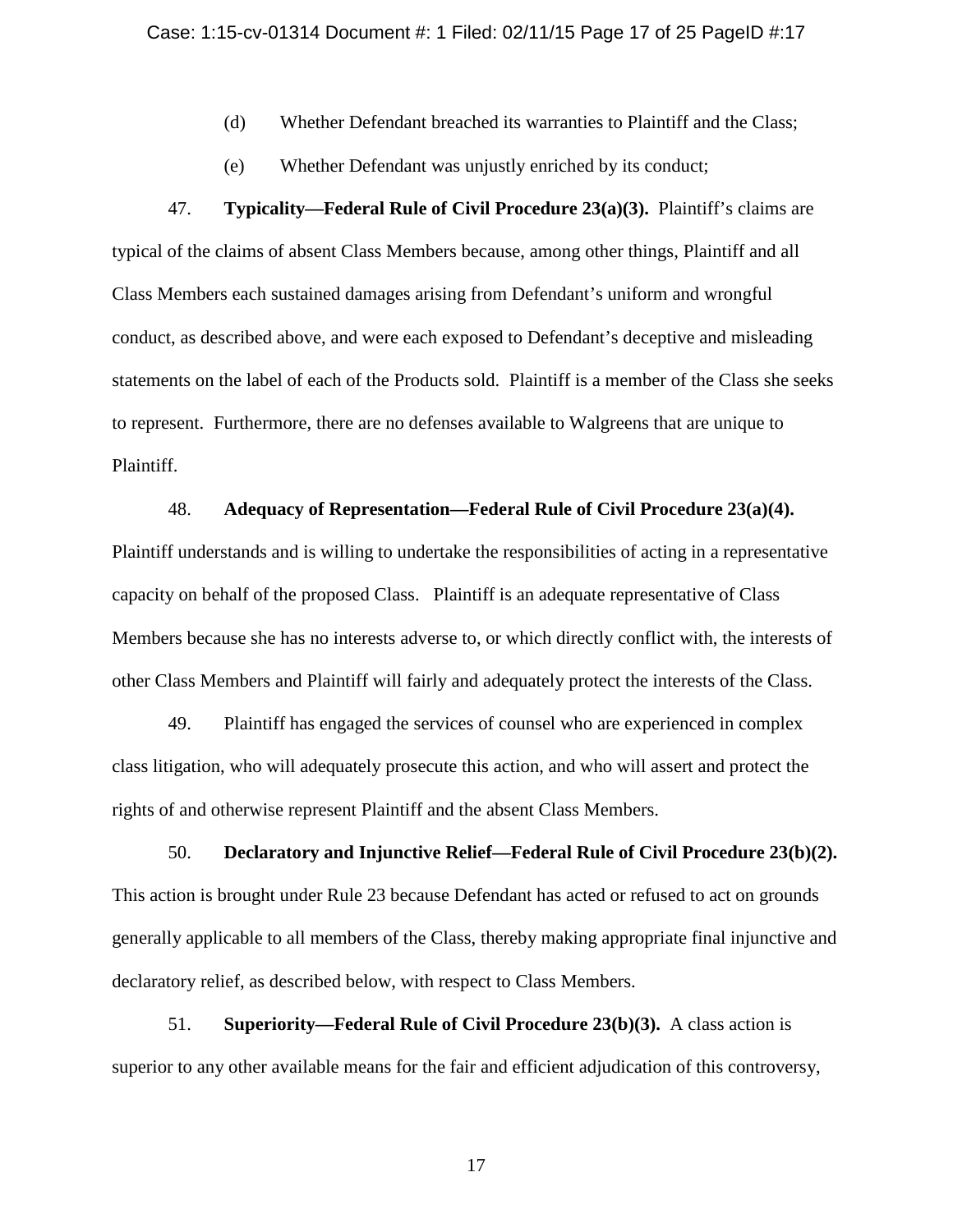#### Case: 1:15-cv-01314 Document #: 1 Filed: 02/11/15 Page 18 of 25 PageID #:18

and Plaintiff knows of no unusual difficulty that will be encountered in the management of this litigation that would preclude maintenance as a class action. The damages or other financial detriment suffered by Plaintiff and the Class Members are relatively small compared to the burden and expense that would be required to individually litigation their claims against Walgreens, so it would be impractical for Class Members to seek individual redress for Defendant's wrongful conduct. Individualized litigation creates a potential for inconsistent or contradictory judgments and increases the delay and expense to all parties and the Court system. Accordingly, judicial determination of the common legal and factual issues essential to this case would be far more efficient and economical as a class action than piecemeal individual determinations.

### **COUNT I**

### **(Violation of the New Jersey Consumer Fraud Act, N.J. Stat. Ann. § 56:8-1,** *et. seq.***)**

52. Plaintiff incorporates by reference the allegations above as though fully set forth herein.

53. Plaintiff brings this claim individually and on behalf of the Class.

54. Walgreens misrepresented the Affected Finest Nutrition Dietary Supplements as containing the ingredients as represented on the labels, and/or that the Products did not contain adulterants or undisclosed substances.

55. Defendant's material misrepresentation that the Affected Finest Nutrition Dietary Supplements contained the ingredients as represented on the labels, and/or that the Products did not contain adulterants or undisclosed substances, constitutes an unconscionable commercial practice, deception, fraud, false promise, and/or misrepresentation as to the nature of the goods, in violation of New Jersey's Consumer Fraud Act.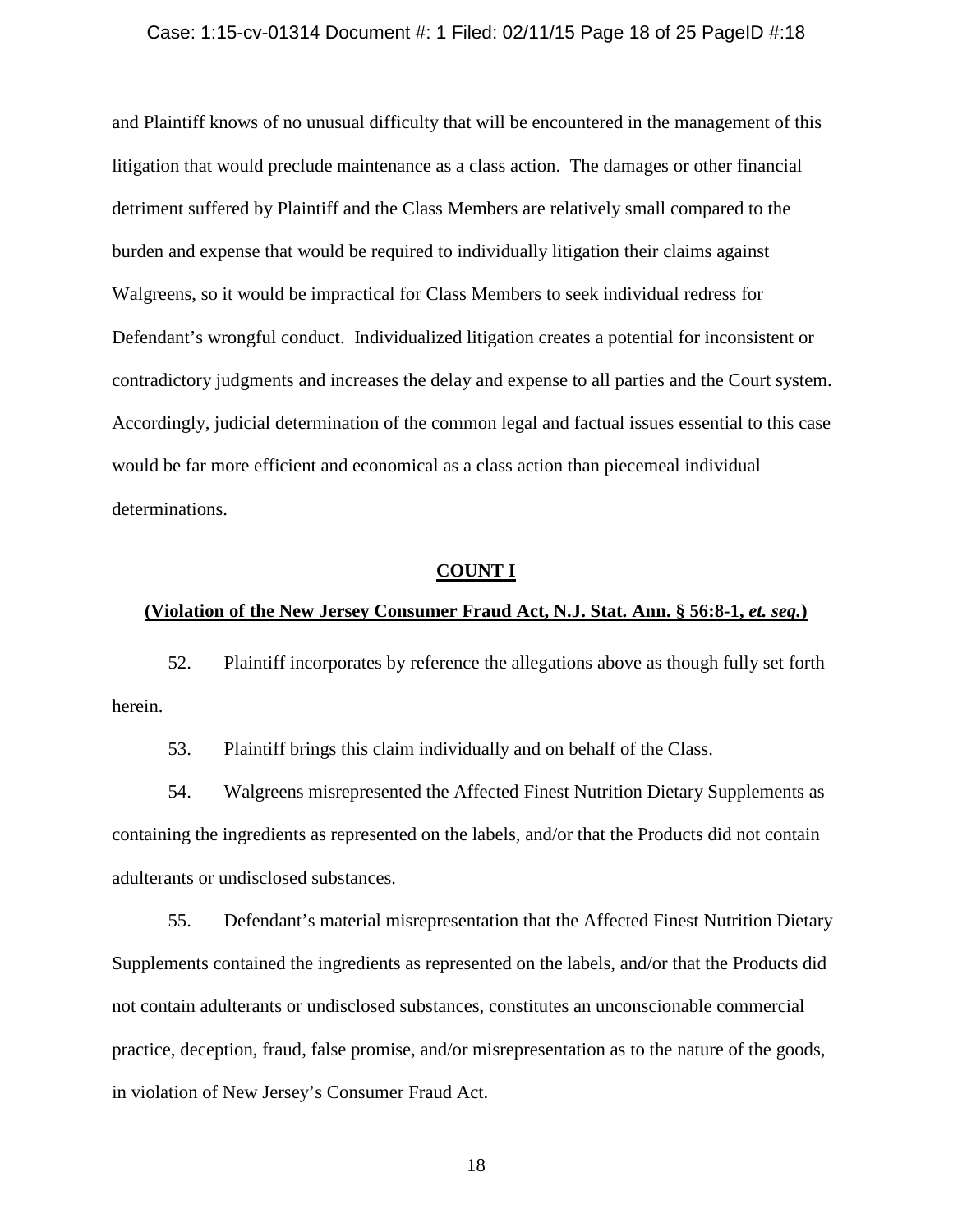### Case: 1:15-cv-01314 Document #: 1 Filed: 02/11/15 Page 19 of 25 PageID #:19

56. Plaintiff and the Class Members suffered an ascertainable loss caused by Walgreen's misrepresentation because:

- (a) They would not have purchased the Affected Finest Nutrition Dietary Supplements had they known that the Products did not contain the ingredients as represented on the labels, and/or contained adulterants or undisclosed substances; and/or
- (b) The value they received from the Affected Finest Nutrition Dietary Supplements was less than the price they paid to purchase the Products due to the mislabeling, as described above; and/or
- (c) The Affected Finest Nutrition Dietary Supplements were worthless and had no value due to the mislabeling, as described above.

## **COUNT II**

### **(Breach of Warranty)**

57. Plaintiff incorporates by reference the allegations above as though fully set forth herein.

58. Plaintiff brings this claim individually and on behalf of the Class.

59. Plaintiff, and each member of the Class, formed a contract with Defendant at the time Plaintiff and the other Class Members purchased the Affected Finest Nutrition Dietary Supplements. The terms of that contract include the promises and affirmations of fact made by Defendant on the Products' packaging, as described above. This packaging constitutes express warranties and became part of the basis of the bargain, and are part of the standardized contract between Plaintiff and the members of the Class and Defendant.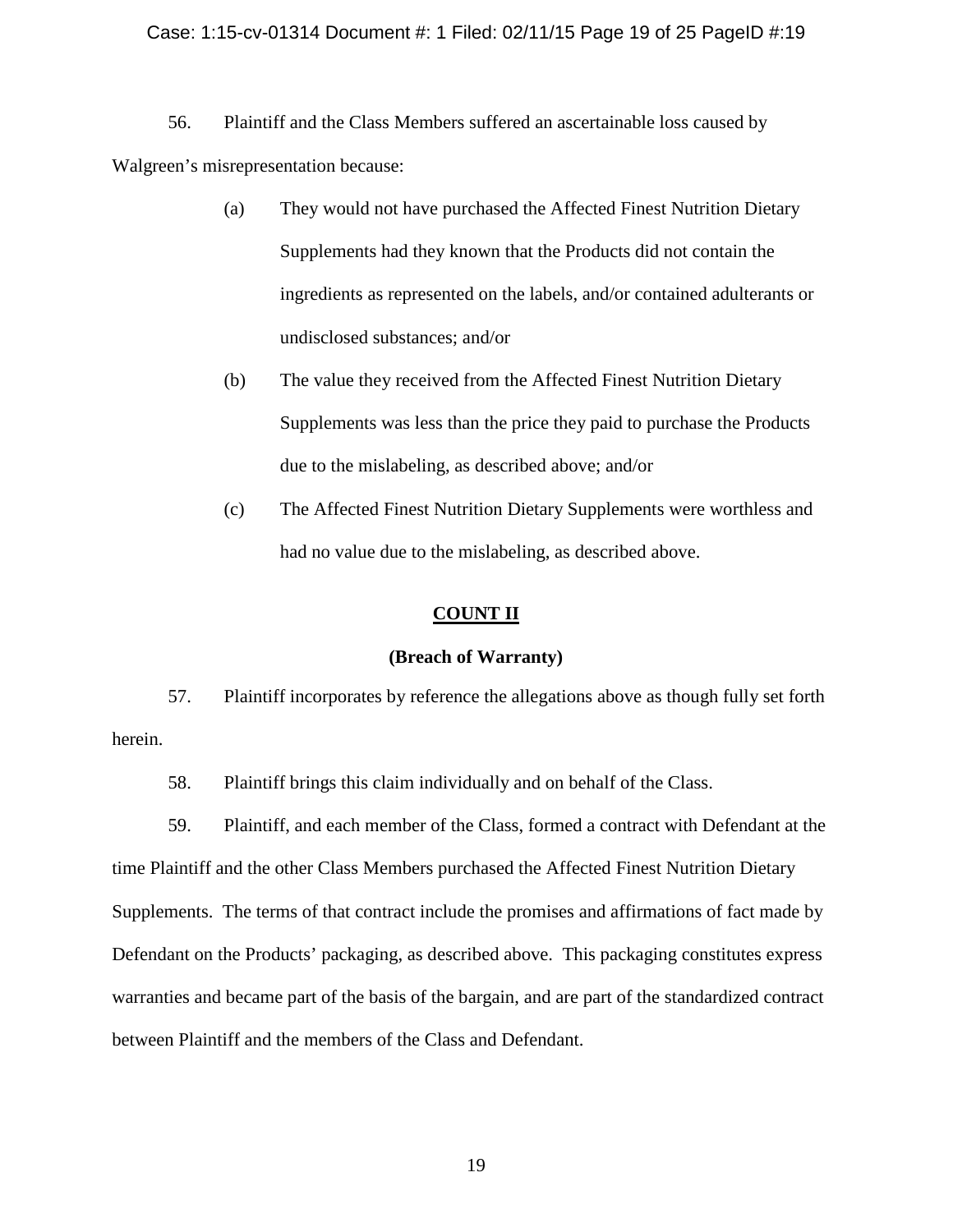#### Case: 1:15-cv-01314 Document #: 1 Filed: 02/11/15 Page 20 of 25 PageID #:20

60. Through its packaging, Defendant creates express warranties that the Products contain the ingredients as represented on the labels, and/or that the Products do not contain adulterants or undisclosed substances.

61. All conditions precedent to Defendant's liability under this contract were performed by Plaintiff and the Class when they purchased the Products and used them as directed.

62. Despite the express warranties that the Affected Finest Nutrition Dietary Supplements contain the ingredients as represented on the labels, and/or that the Products do not contain adulterants or undisclosed substances, the Affected Finest Nutrition Dietary Supplements do not contain the ingredients as represented on the labels, and/or contain adulterants or undisclosed substances.

63. Defendant breached express warranties about the Products and their efficacy because the products do not conform to Defendant's affirmations and promises that they contain the ingredients as represented on the labels, and/or that the Products do not contain adulterants or undisclosed substances, as described above.

64. As a result of Defendant's breach of express warranty, Plaintiff and the Class were harmed in the amount of the purchase price of the Affected Finest Nutrition Dietary Supplements.

## **COUNT III**

## **(Breach of Implied Warranty)**

65. Plaintiff incorporates by reference the allegations above as though fully set forth herein.

66. Plaintiff brings this claim individually and on behalf of the Class.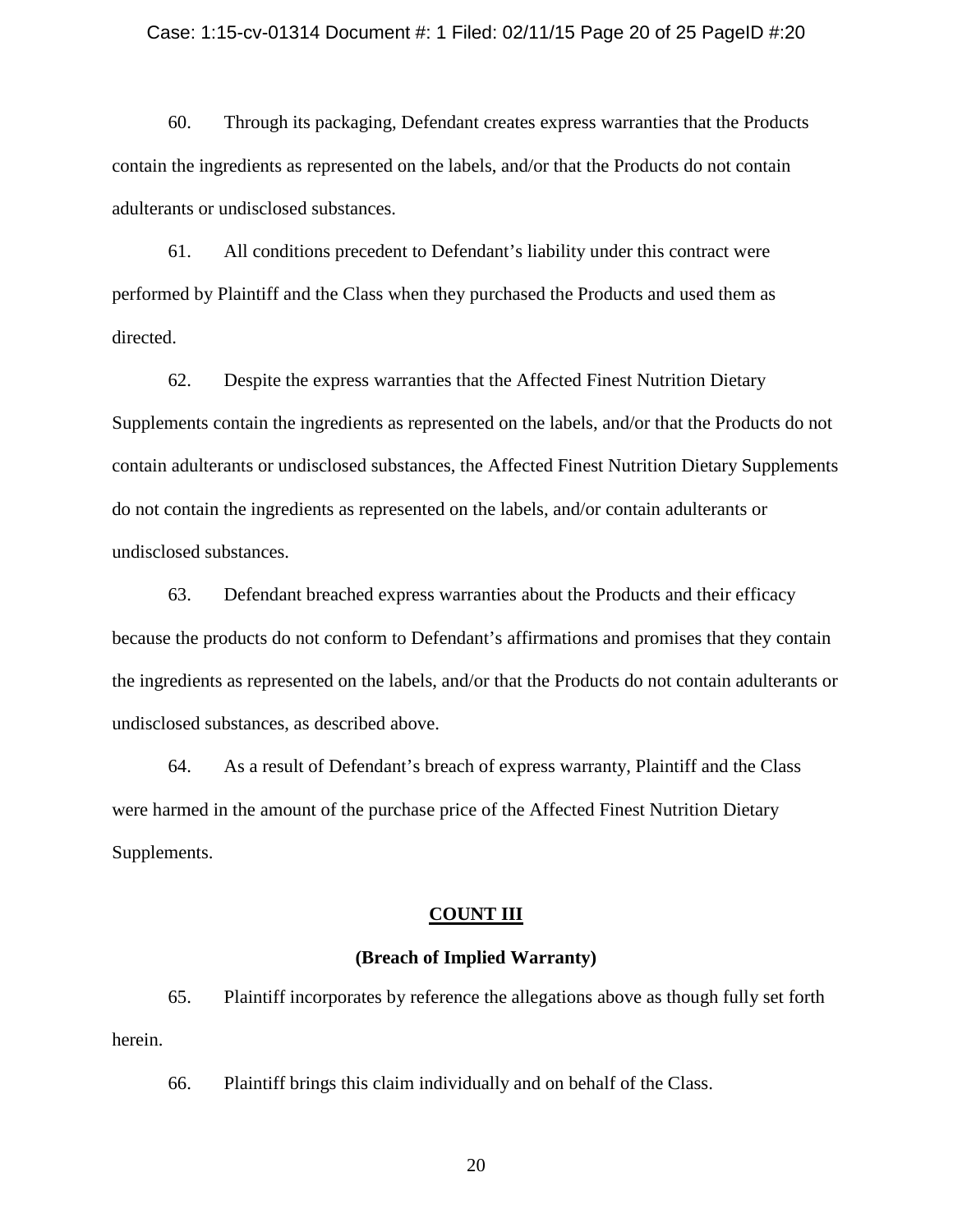#### Case: 1:15-cv-01314 Document #: 1 Filed: 02/11/15 Page 21 of 25 PageID #:21

67. Plaintiff and the Class Members purchased Defendant's Products, which were packaged and labeled as containing the ingredients as represented on the labels, and as not containing adulterants or undisclosed substances. Pursuant to those sales, and by Defendant's packaging, Defendant impliedly warranted that its Products contained the ingredients as represented on the labels, and that the Products did not contain adulterants or undisclosed substances. Plaintiff and the Class Members bought the Products from Defendant relying on Defendant's skill and judgment in furnishing suitable goods, as well as its representations that the Products contained the ingredients as represented on the labels, and that the Products did not contain adulterants or undisclosed substances. However, Defendant's Products do not contain the ingredients as represented on the labels, and/or contain adulterants or undisclosed substances.

68. Defendant breached the warranty implied at the time of sale in that Plaintiff and the Class Members did not receive Products that contained the ingredients as represented on the labels, and/or Products that did not contain adulterants or undisclosed substances, and thus, the goods were not fit for the purpose as packaged and sold.

69. As a result of this breach of warranty by Defendant, Plaintiff and the Class Members have suffered damages in an amount to be determined by this Court and/or a jury in that, among other things, they purchased and paid for Products that did not conform to what was promised on the package, and they were deprived of the benefit of their bargain and spent money on Products that did not have any value or had less value than was warranted, or they purchased Products that they would not have purchased and used had they known the true facts about them.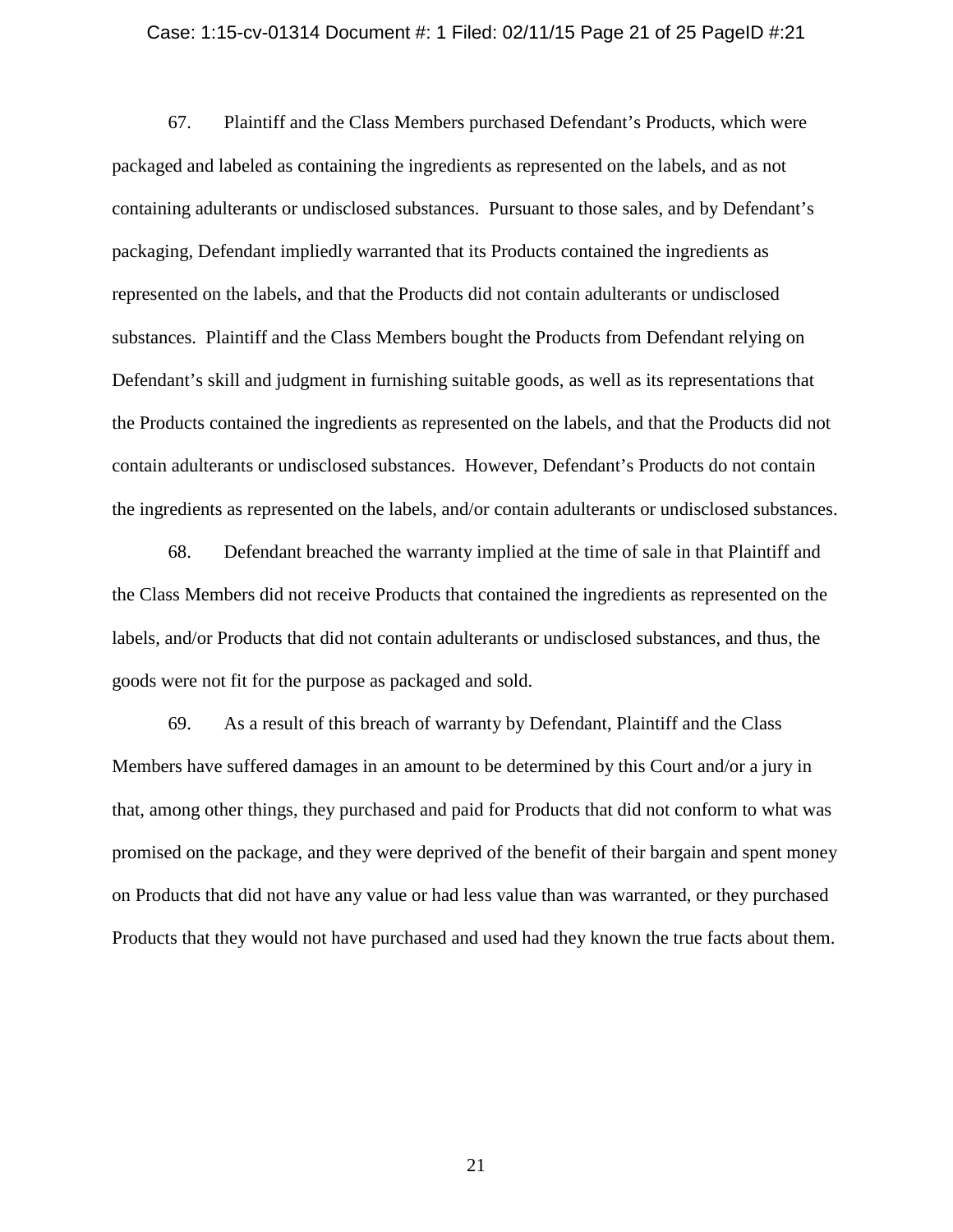## **COUNT IV**

## **(Unjust Enrichment)**

70. Plaintiff incorporates by reference the allegations above as though fully set forth herein.

71. Plaintiff brings this claim individual and on behalf of the Class.

72. Plaintiff and the Class Members conferred a benefit on Walgreens by purchasing the Products.

73. Walgreens has been unjustly enriched in retaining the revenues derived from Class Members' purchases of the Products. Retention of such revenues under these circumstances is unjust and inequitable because Walgreens deceptively and misleadingly claimed that the Products contained the ingredients as represented on the labels, and that the Products did not contain adulterants or undisclosed substances. Defendant's deceptive and misleading statements injured Plaintiff and Class Members because they would not have purchased the Products if the true facts concerning their composition had been known.

74. Because Defendant's retention of the non-gratuitous benefit conferred on it by Plaintiff and the Class Members is unjust and inequitable, Walgreens must pay restitution to Plaintiff and the Class Members for its unjust enrichment, as ordered by the Court.

### **COUNT V**

### **(Violation of the Magnuson-Moss Act, 15 U.S.C. § 2301** *et seq.***)**

75. Plaintiff incorporates by reference the allegations above as though fully set forth herein.

76. Plaintiff brings this claim individual and on behalf of the Class.

77. Plaintiff and the Class are consumers as defined in 15 U.S.C. § 2301(3).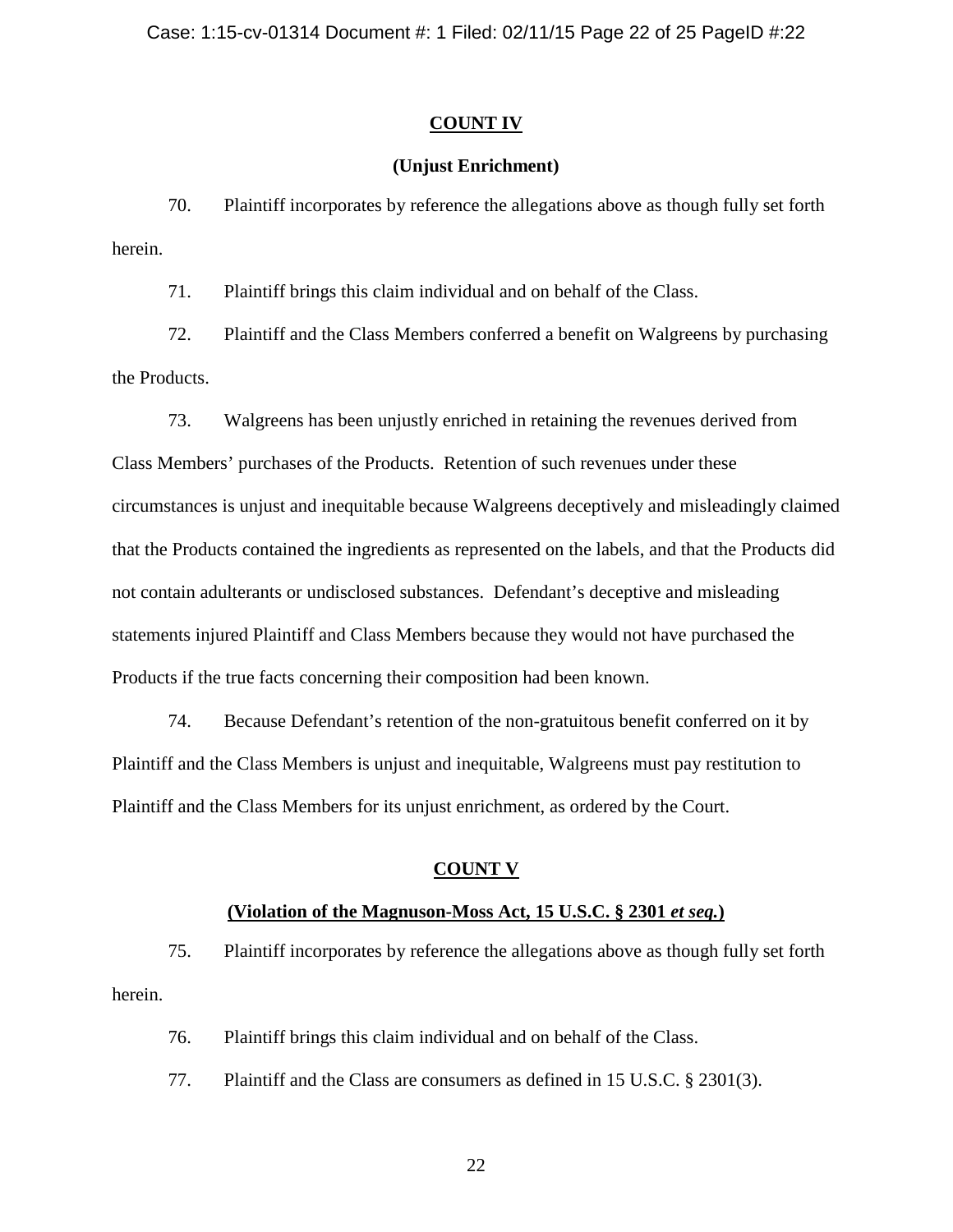78. Defendant is a supplier and warrantor as defined in 15 U.S.C. § 2301(4) & (5).

79. The Affected Finest Nutrition Dietary Supplements are products as defined in 15 U.S.C. § 2301(6).

80. By reason of Defendant's breach of its implied warranties and express warranties that the Affected Finest Nutrition Dietary Supplements contained the ingredients as represented on the labels, and that the Products did not contain adulterants or undisclosed substances, Walgreens has violated the statutory rights due to Plaintiff and the Class Members pursuant to the Magnuson-Moss Warranty Act, 15 U.S.C. § 2301*, et seq.*, thereby damaging Plaintiff and the Class.

## **PRAYER FOR RELIEF**

WHEREFORE, Plaintiff, on behalf of herself and all others similarly situated, pray for judgment against Defendant as follows:

A. An order certifying the Class pursuant to Rule 23 of the Federal Rules of Civil Procedure and appointing Plaintiff and her counsel to represent the Class Members;

B. An order declaring that Defendant's acts and practices violate the Magnuson-Moss Warranty Act, 15 U.S.C. § 2301, *et seq.*, the New Jersey Consumer Fraud Act, N.J. Stat. Ann. § 56:8-1, *et seq.*, breach express and implied warranties, and constitute unjust enrichment;

C. For damages pursuant to the Magnuson-Moss Warranty Act, 15 U.S.C. § 2301, *et seq.*, and New Jersey law in an amount to be determined at trial, including interest;

D. For restitution for monies wrongfully obtained and/or disgorgement of ill-gotten revenues and/or profits;

E. A permanent injunction enjoining Defendant from continuing to harm Plaintiff and the Class Members by selling the Affected Finest Nutrition Dietary Supplements with the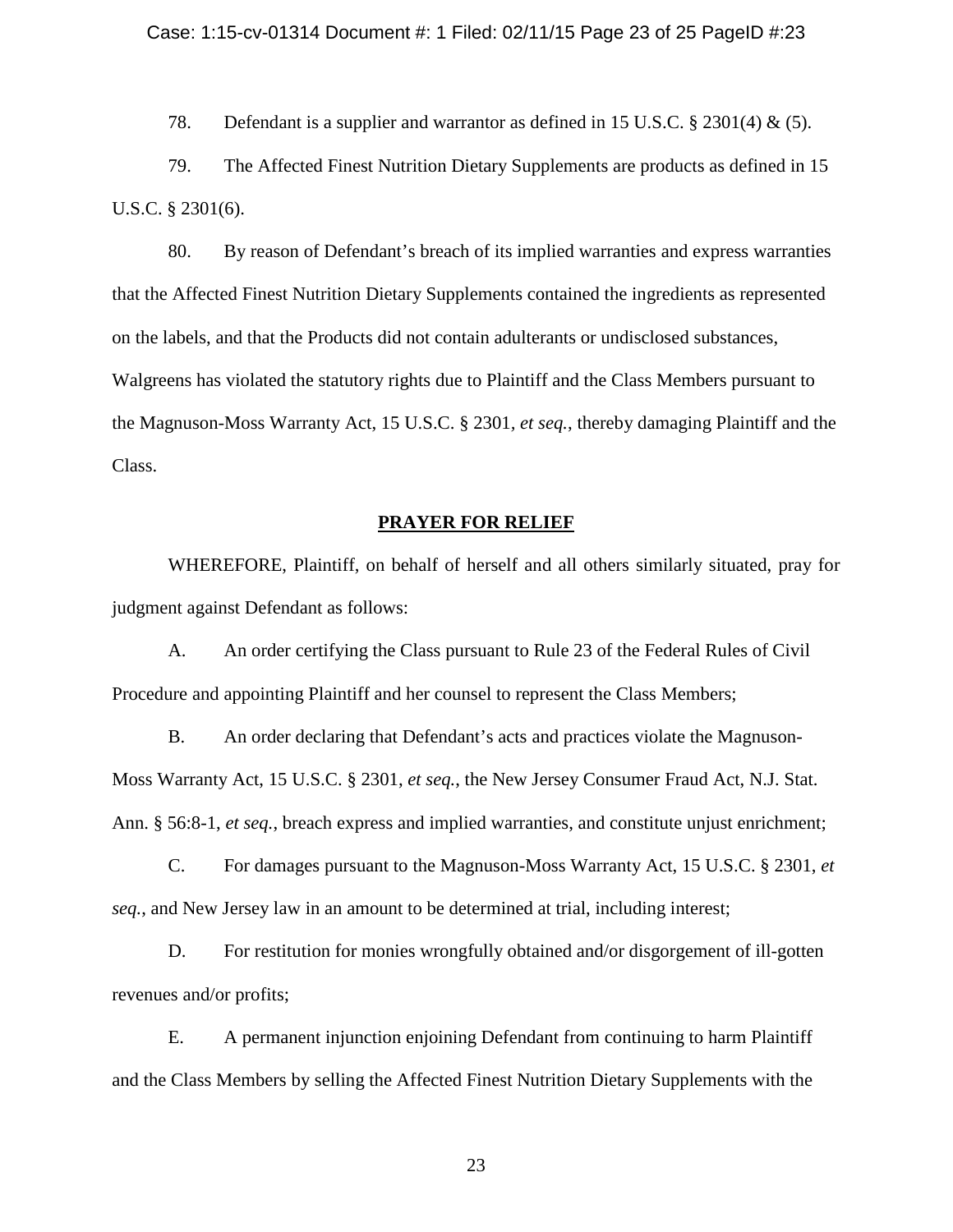## Case: 1:15-cv-01314 Document #: 1 Filed: 02/11/15 Page 24 of 25 PageID #:24

deceptive and misleading label statements, and violating federal and New Jersey law, and requiring Defendant to institute an appropriate quality-control program;

F. An order requiring Defendant to adopt and enforce a policy that requires

appropriate removal of the deceptive and misleading label statements, which complies with

federal and New Jersey law;

- G. Reasonable attorneys' fees and the costs of the suit; and
- H. Such other relief as this Court may deem just and proper.

## **DEMAND FOR JURY TRIAL**

Plaintiff hereby demands trial of her claims by jury to the extent authorized by law.

DATED: February 11, 2015

NILSA CINTRON, individually and on behalf of all others similarly situated

By: */s/ Katrina Carroll* One of the Attorneys for Plaintiff And the Putative Class

Katrina Carroll Kyle A. Shamberg **LITE DEPALMA GREENBERG, LLC** Chicago Office 211 West Wacker Drive Suite 500 Chicago, IL 60606 Telephone: 312.750.1265 Email: kcarroll@litedepalma.com kshamberg@litedepalma.com

## **MILBERG LLP**

Andrei V. Rado (pro hac vice forthcoming) Henry J. Kelston (pro hac vice forthcoming) One Pennsylvania Plaza New York, NY 10119 Telephone: (212) 594-5300 Facsimile: (212) 868-1229 Email: arado@milberg.com